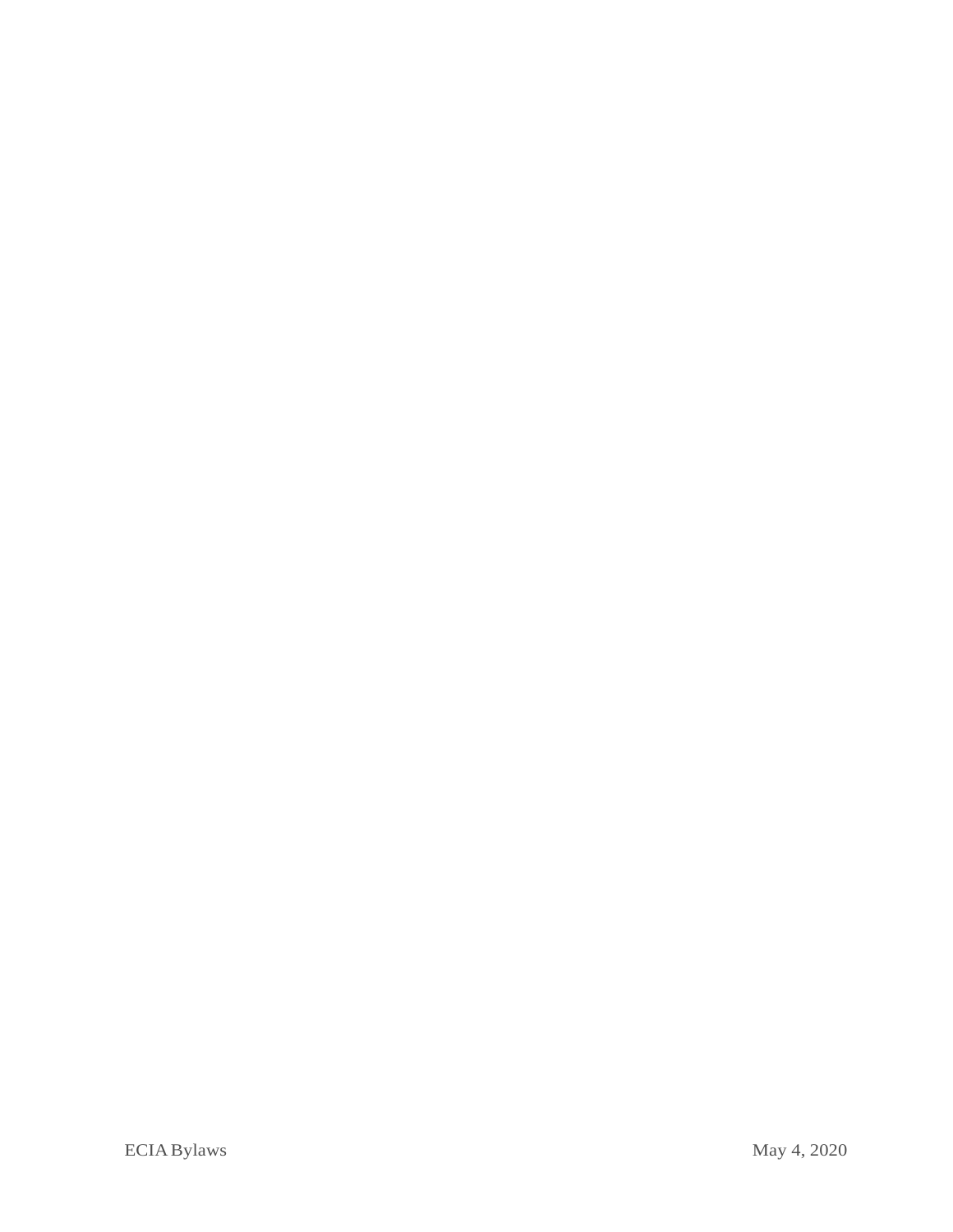## **Table of Contents**

 $\begin{array}{c} \hline \end{array}$ 

 $\mathsf{I}$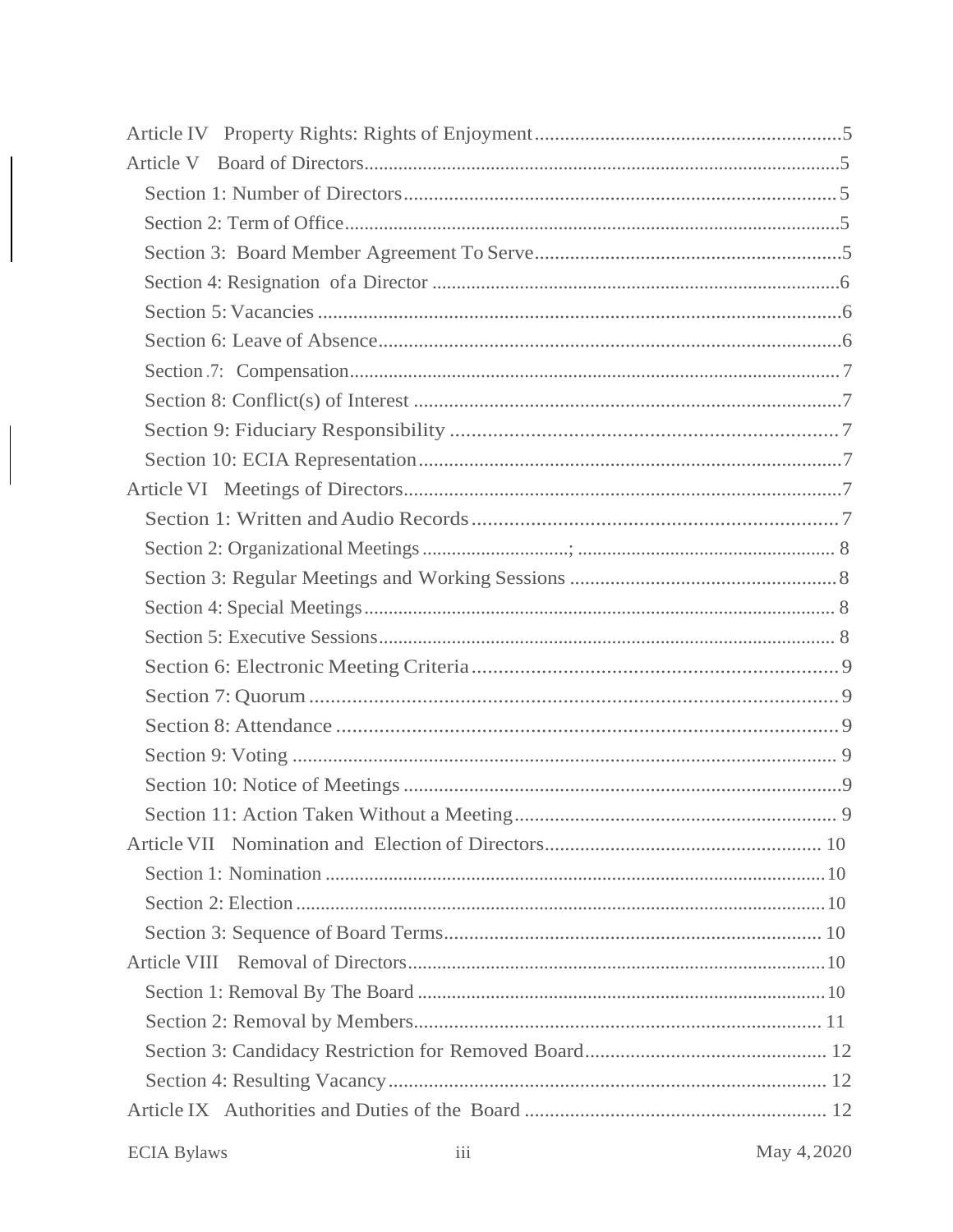| Section 1: Creation of the Lien and Personal Obligation of Assessments 18 |  |
|---------------------------------------------------------------------------|--|
|                                                                           |  |
|                                                                           |  |
|                                                                           |  |
|                                                                           |  |
|                                                                           |  |
|                                                                           |  |
|                                                                           |  |
|                                                                           |  |
|                                                                           |  |
|                                                                           |  |
|                                                                           |  |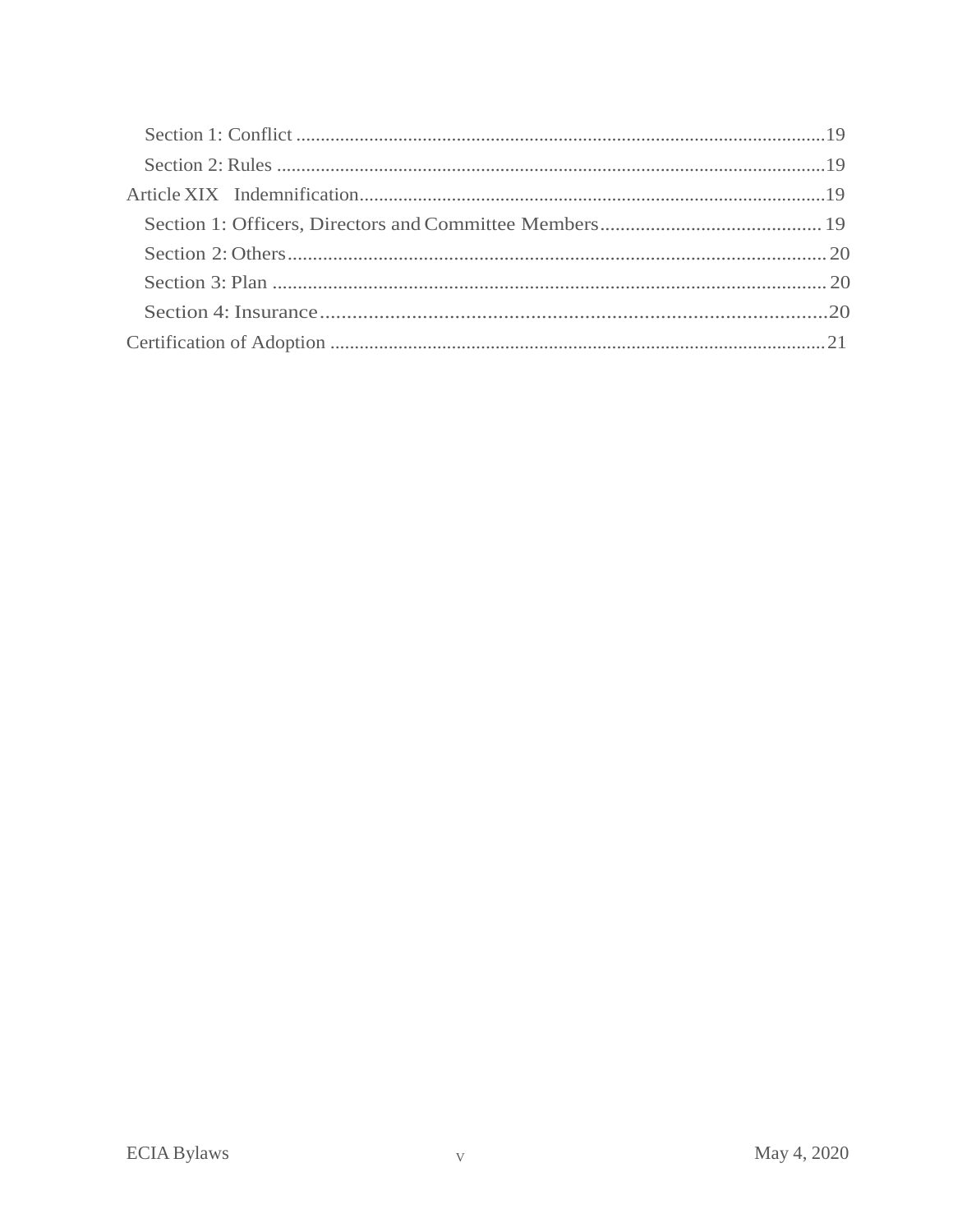### **Article I Name and Location, Purpose, Controlling Laws and Documents**

**Section 1: Corporate Name, Address, Meeting Locations** The name of the corporation is Eldorado Community Improvement Association, Inc., hereinafter referred to as The Association. The principal office of the corporation is located at 1 La Hacienda Loop, Eldorado at Santa Fe, New Mexico 87508, but the meetings of The Members and The Board may be held at such places within the State of New Mexico as may be designated by The Board of Directors. The Board of Directors is hereby granted full power and authority to change the place of the principal office to another location within the Eldorado at Santa Fe subdivision.

**Section 2: Purpose of Bylaws** These Bylaws are adopted for the regulation and management of the affairs of the common interest community known as the Eldorado Community Improvement Association, Inc. (also referred to as "ECIA"):

- which is organized as a New Mexico nonprofit corporation under the New Mexico Nonprofit Corporation Act,§§ 53-8-1, *et seq.,* NMSA 1978 (the "Nonprofit Act");
- in conformance with the New Mexico Homeowners Association Act, §§ 47-16-1, *et seq.,* NMSA 1978, *et seq.* ("the HOA Act");
- and is The Association created by the Declaration of Covenants Eldorado Community Improvement Association, Inc., dated July 10, 1972, as more specifically defined below.

The Declaration of Covenants relates to the real estate and the community located in the County of Santa Fe, New Mexico, which is subject to the Governing Documents.

**Section 3: Controlling Laws and Documents** These Bylaws are controlled by and must always be consistent with the provisions of the Nonprofit Act, applicable provisions of the HOA Act, the Declaration of Covenants and all other Governing Documents as defined below.

### **Article II Definitions**

**Section 1: Agreement To Serve** means and refers to the most recent document on file which all elected and appointed Directors must sign prior to participating in Board business.

**Section 2: The Association** means and refers to the Eldorado Community Improvement Association, Inc., its successors and assigns.

**Section 3: The Board** means and refers to The Board of Directors of The Association.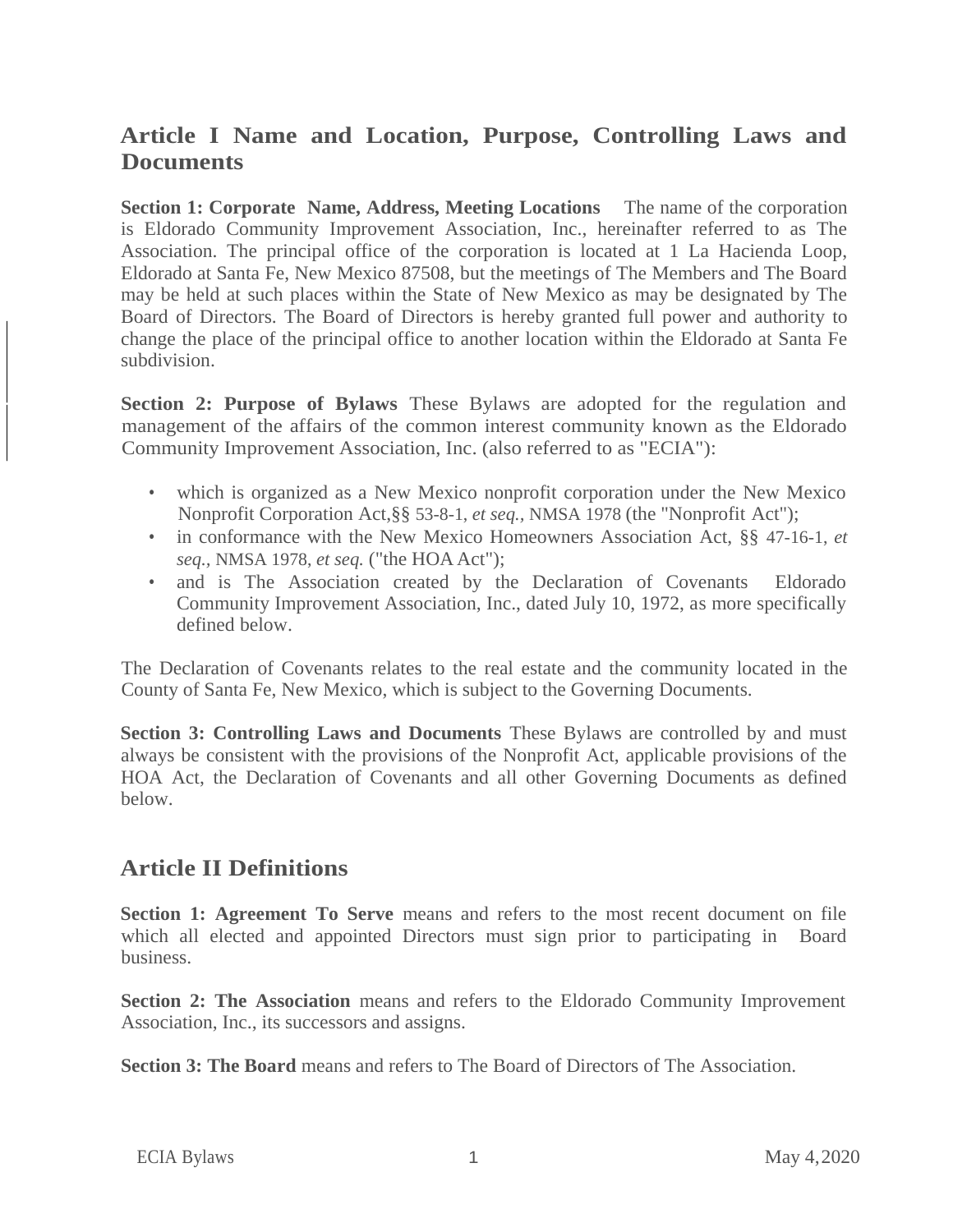**Section 4: The Bylaws** mean and refer to the most current version of The Association's Amended and Restated Bylaws as approved by the Membership.

**Section 5: The Common Properties** mean and refer to those areas of land shown on any recorded subdivision plat of The Properties and any facilities or improvements now or hereafter placed thereon which land, facilities or improvements are dedicated to the common use and enjoyment of the owners of The Properties.

Section 6: Conflict Of Interest means a person accepts or is a beneficiary of a fee, brokerage, gift or other item of value, other than a fixed salary or compensation, as consideration for an investment, loan, deposit, purchase, sale, exchange, insurance, reinsurance or other transaction made by or for The Association, an officer of The Board or The Board; or a person is financially interested in any capacity in a transaction for The Association, except on behalf of The Association, an officer of The Board or The Board.

**Section 7: Cumulative Voting** means and refers to the casting of more than one vote per Lot for any specific candidate for The Board.

**Section 8: Date of Record** means and refers to the date on which final determination is made of Members Eligible To Vote in an event which requires voting:

- (a) The Board of Directors annual election First business day of March at 5:00 p.m.; or
- (b) Any other issue requiring voting To be determined by The Board.

**Section 9: Declaration Of Covenants** means and refers to the Declaration Of Covenants for The Association dated July 10, 1972 and recorded July 18, 1972 in Book 292, pages 597 to 610 of the Records of the Office of the Clerk of Santa Fe County, State of New Mexico and such supplemental declarations to the Declaration Of Covenants as have been recorded from time to time.

**Section 10: Designated Staff** means and refers to The Association's General Manager or designee.

**Section 11: Electronic Meeting** means and refers to a meeting of The Board, standing committee or ad hoc committee, as defined in Article XI, Sections 3 *(Standing Committees)*  and 4 *(Ad Hoc Committees),* where at least one member is attending via electronic medium such as audio conferencing, video conferencing, computer based application, software application or similar media.

**Section 12: Fiduciary Responsibility** means and refers to the legal responsibility of the Directors of The Association to act in the best interests of The Association and its Members in managing the monies, The Properties and the affairs of The Association, in good faith, and with such care as an ordinarily prudent person would use under similar circumstances in a like position, as required by Section 53-8-25.1 of the New Mexico Nonprofit Corporation Act and the provisions of the New Mexico Homeowner Association Act [NMSA 1978 § 47-16-1, et seq.]. It also means to not exploit the position of Director of The

ECIA Bylaws 2 May 4,2020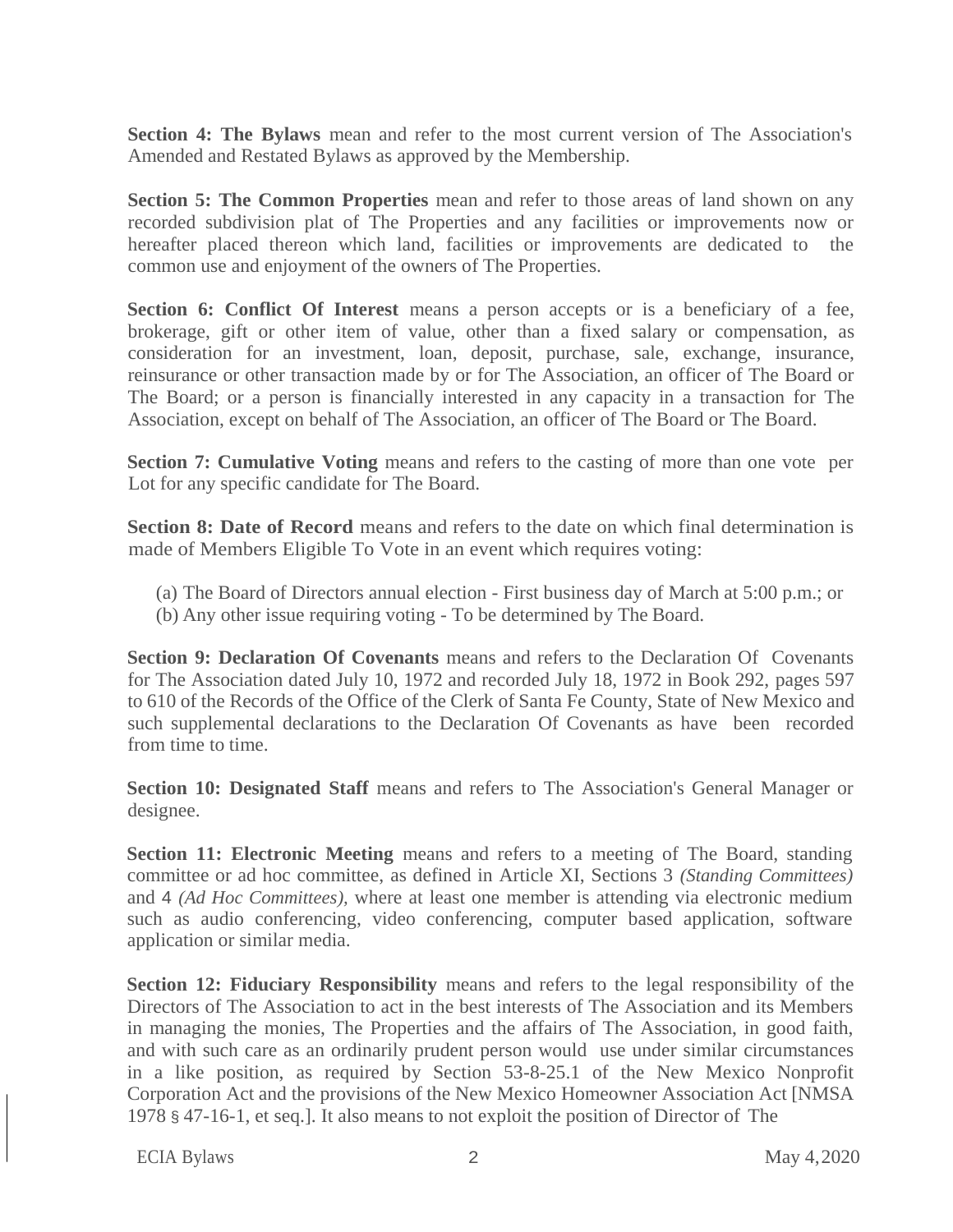Association for personal gain or advantage nor to act on behalf of The Board or Association without the knowledge and consent of The Board.

**Section 13: Full-Time Resident** means and refers to an individual who resides at a Lot year-round and intends to fulfill their Board responsibilities in person.

**Section 14: Governing Documents** mean and refer to the following documents as they exist and are hereafter amended:

- (a) Declaration of Covenants Eldorado Community Improvement Association, Inc. as defined above;
- (b) Articles of Incorporation of Eldorado Community Improvement Association, Inc. (10/17/1994) ("Articles of lncorporation");
- (c) Exhibit A Amended and Restated Protective Covenants and Building Restrictions for Eldorado at Santa Fe recorded on April 24, 1996 at Book 1263, page 581, and the Correction Certificate thereto recorded on December 2, 1996 at Book 1327, page 256, all in the records of Santa Fe County, New Mexico ("Protective Covenants") ; and
- (d) The Bylaws as defined above.

**Section 15:** Lot means and refers to any plot of land shown on any recorded subdivision map of The Properties with the exception of The Common Properties.

**Section 16: Lot Owner** means and refers to the owner or owners of record of a fee simple title, or the beneficial owner of a Lot held in trust, to any Lotsituated upon The Properties. However, notwithstanding any applicable theory of mortgage or deed of trust, this definition does not mean or refer to the mortgage holder or trustee unless and until such mortgage holder or trustee has acquired title to the Lot pursuant to foreclosure, or any proceeding in lieu of foreclosure.

**Section 17: Member and Membership** mean and refer to all Lot Owners who are Members of The Association, as provided for in Article III, Section 1 of the Declaration Of Covenants.

**Section 18: Member Eligible To Vote** means and refers to a Member whose assessments are paid in full and have been received and credited to The Association's financial account on or prior to the Date Of Record.

**Section 19: Member In Good Standing (MIGS)** means and refers to a Member whose assessments are paid in full and have been received and credited to The Association's financial account, and whose rights and privileges have not been suspended pursuant to Article III, Section 2 *(Suspension of Membership)* of the Bylaws.

**Section 20: Official Decision** means and refers to a decision approved by a majority vote of The Board as recorded in the minutes ofa duly convened official meeting of The Board.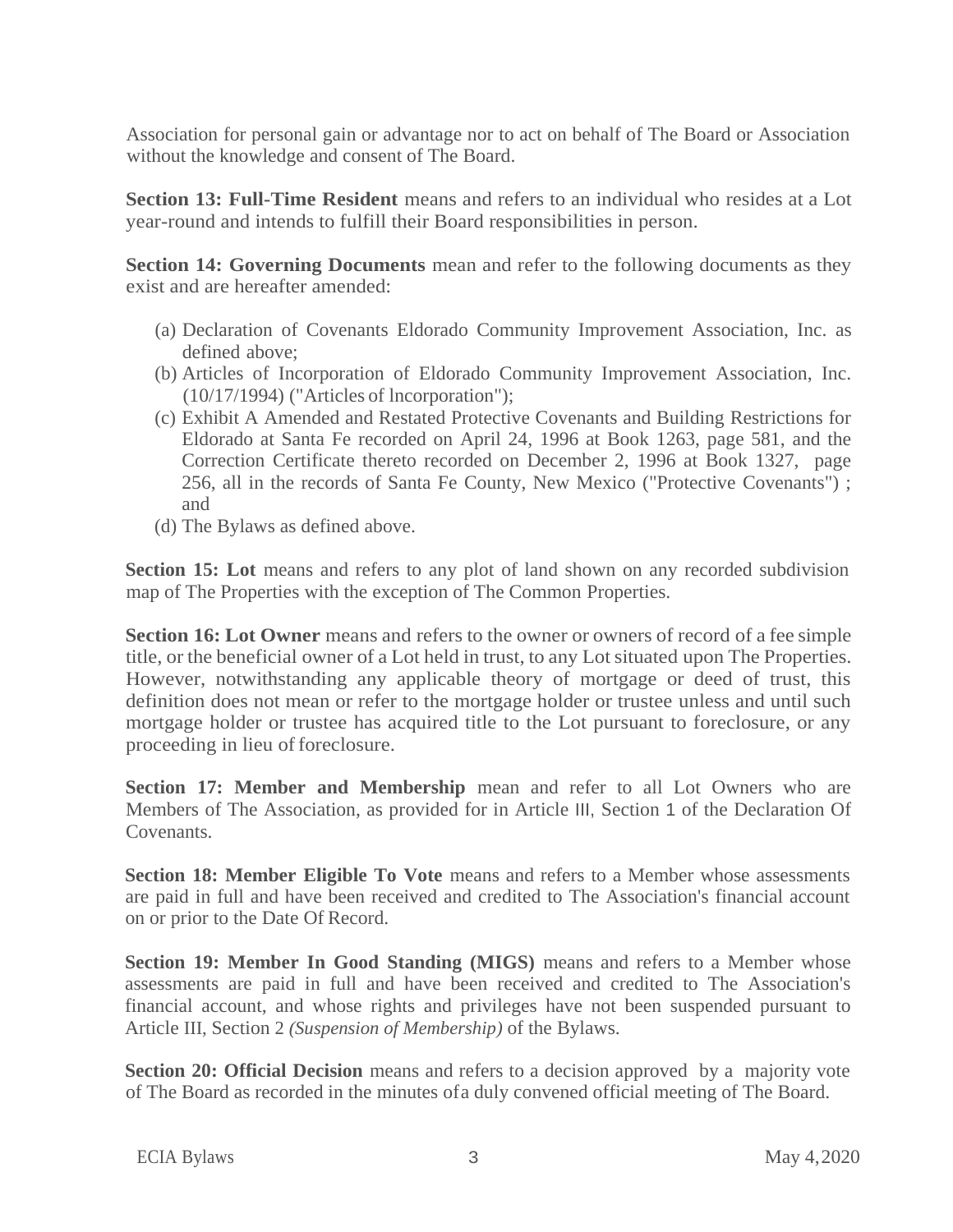**Section 21: Policy** means and refers to a rule, standard or course of action to be followed or avoided as determined by an Official Decision of The Board.

**Section 22: Quorum** means and refers to the minimum number of current members who must be in attendance at a meeting for business to be transacted.

**Section 23: The Properties** mean and refer to all properties subject to the Declaration Of Covenants.

**Section 24: Voting means and refers to the casting of a single vote per lot in any process** governed by The Bylaws in which a decision or choice is made by the Members.

### **Article** III **Membership**

**Section 1: Membership** Membership in The Association shall be governed by Article III, Section 1 of the Declaration Of Covenants.

### **Section 2: Suspension of Membership**

- (a) The rights of Membership are subject to the payment of annual and special assessments levied by The Association, as provided by Article V, Section 1 of the Declaration Of Covenants to which The Properties are subject. During any period in which a Member shall be in default in the payment of any annual or special assessment levied by The Association, The Board, with written notice to the Member by its designee, shall suspend the Member's voting right and the right to use The Common Properties and facilities untilsuch assessment(s) has been paid.
- (b) The Board, with written notice to the Member by its designee, shall suspend the right of a Member to use The Common Properties and facilities for thirty (30) days for violation of any rules and regulations established by The Board governing the use of The Common Properties and facilities.
- (c) With written notice to the Member by the Board's designee, the rights of a Member shall be suspended if, at the conclusion of the enforcement process outlined in Article III, Section 2(c) of the Protective Covenants, the Member remains in violation of these Covenants.
- (d) Prior to the suspension of a Member's rights pursuant to subsections (b) and (c) above, The Board or its Designee shall give notice to the Member they have fourteen (14) days to submit a written statement to be considered by The Board or a designated committee. Following review of the written statement, The Board or designated committee must approve the suspension of rights before it can be enforced. If the Member fails to submit a written statement within fourteen (14) days, the Member's rights may be suspended without further notice. This procedure shall not apply to violations that pose an imminent threat to public health orsafety.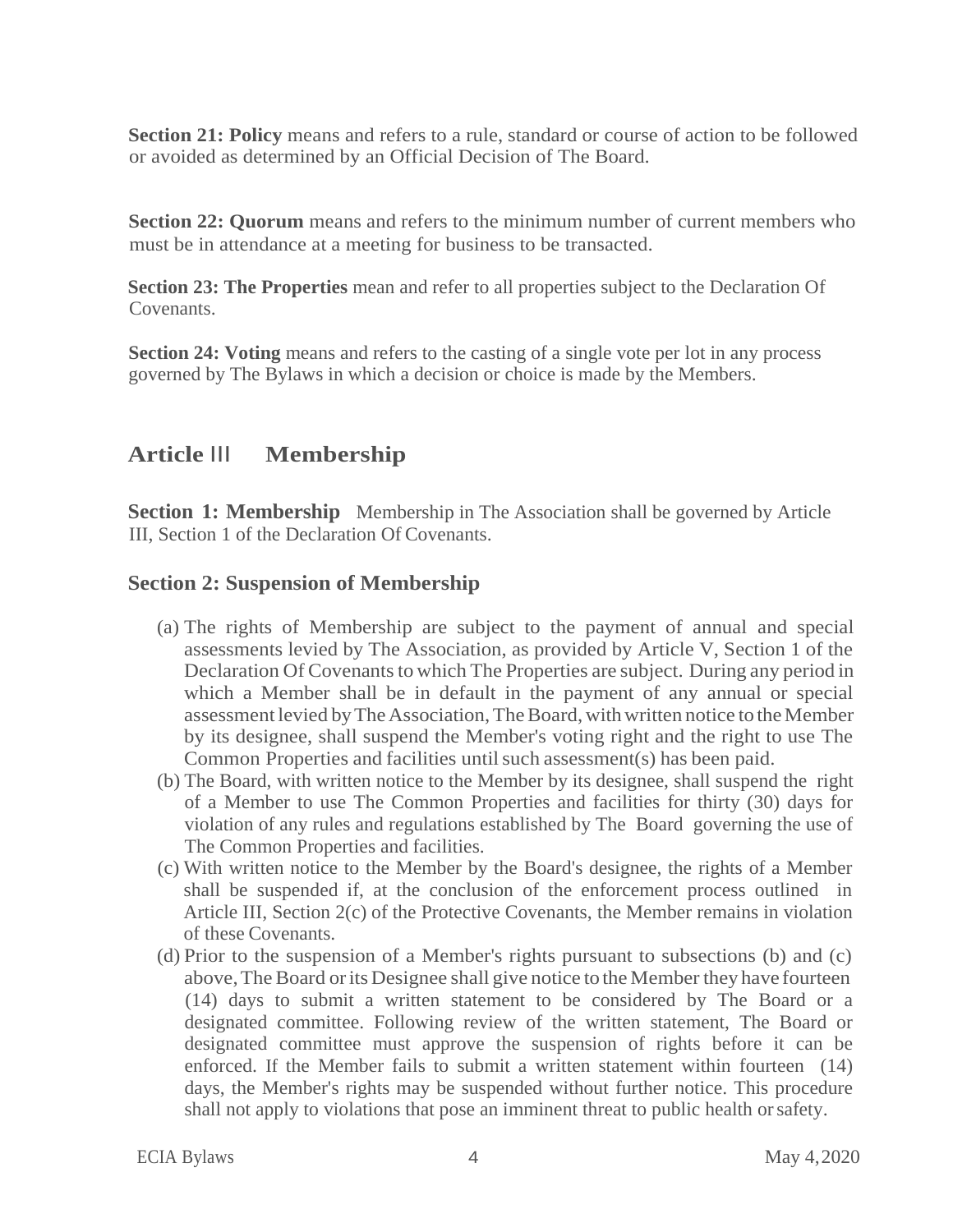### **Article IV Property Rights: Rights of Enjoyment**

Each MIGS shall be entitled to the use and enjoyment of The Common Properties and facilities as provided by Article IV of the Declaration Of Covenants. **MIGS** may delegate their rights of enjoyment of The Common Properties and facilities to family members residing in the same household or to any tenants who reside upon The Properties under a leasehold interest. Members shall notify the Secretary of The Association or Designated Staff in writing of such tenancy. The rights and privileges so delegated are subject to suspension to the same extent as those of Members.

### **Article V Board of Directors**

**Section 1: Number of Directors** A Board of Directors comprised of an uneven number of Directors, of at least five (5), will manage the affairs of The Association. All Directors must be MIGS and Full-Time Residents of Eldorado at Santa Fe. If a Director fails to maintain their status as a MIGS during their term in office, they are immediately suspended from all Board duties until their status as a MIGS is re-established. Should the number of Directors ever fall below five (5), The Board must take immediate action to fill any vacancy as provided in Section 5 of this Article. Until such vacancy is filled, The Board will continue to operate in substantially the same manner as before the vacancy occurred.

**Section 2: Term of Office** Terms of Directors are three (3) years. The Board may alter the number of Directors subject to the provisions of this Article. If the number of Directors is changed by action of The Board, terms of existing Directors will not be affected and the terms of newly elected or appointed Directors will be a maximum of three (3) years subject to Article VII, Section 3 *(Sequence of Board Terms)* of The Bylaws.

**Section 3: Board Member Agreement To Serve** All Directors mustsign the Agreement To Serve at the beginning of each year of their term. Directors must sign the Agreement directly following the Annual Meeting of the Members and before the organizational meeting to be able to participate in Board business. Appointed Directors must sign the agreement no later than fourteen (14) days from the date they are voted onto The Board.

A Director who does notsign the Agreement To Serve within the required time frame will be suspended by The Board until the Director either complies with this requirement or is removed from The Board.

The Association must retain each Director's signed Agreement to Serve for inspection by the Members for five years after the Director's election or appointment. Failure of The Association to have a Director's signed Agreement to Serve on file does not affect the validity of any action taken by The Board or any protections provided to Board members under the HOA Act or the Non-Profit Act.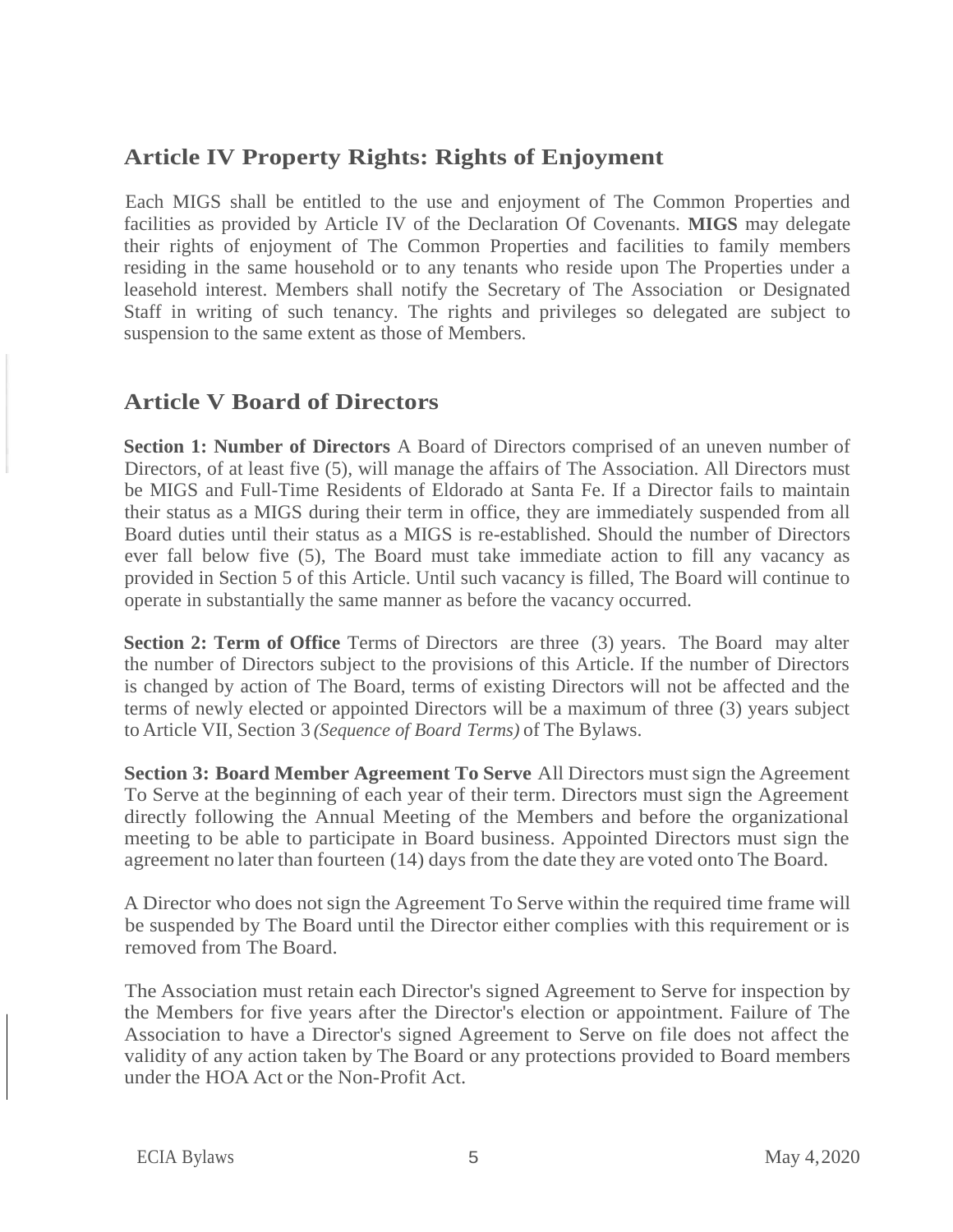This provision is intended to satisfy the requirements of Section 47-16-7(B), (C) and (D) of the HOA Act.

**Section 4: Resignation of a Director** *A* Director may resign at any time by giving a signed hard copy written notice to the President or Secretary of The Board. If no date of resignation is specified in the notice, the resignation will become effective fourteen (14) calendar days after receipt by the President or Secretary.

**Section 5: Vacancies** In the event a vacancy occurs due to death, resignation, removal of a Director, or for any other reason, a successor shall be appointed by the majority vote of the remaining Directors to fill the vacancy. Within 30 calendar days of a vacancy, the Directors must give notice to the Members that MIGS are eligible to apply at the ECIA office for the vacant position. Candidates must be presented to the Membership prior to Board interviews. At an interview open to the Members, each candidate will be interviewed from, but not limited to, a prepared list of questions and the proposed Appointee(s) selected. At the next Board Meeting, a vote will be taken on the proposed Appointee(s). The term of office for the Appointee(s) will be to serve for the unexpired term of the vacated Director(s).

If, in the event the number of current Directors falls below the minimum number of five (5), then the remaining directors:

- (a) must hold an organizational meeting to vote for newofficers;
- (b) must carry on the operation of The Association diligently and in substantially the same manner as it had previously been carried out; and
- (c) must appoint additional Director(s) as quickly as feasible following the requirements of this Section, to raise the number of Directors minimally to 5 (five) but not exceed the established number of Directors set by The Board.

If in the event all Director positions become vacant at the same time, then the Chairs of each Standing Committee of The Association will hold an emergency meeting and will appoint by majority vote a minimum of three (3) Directors.

If a vacancy occurs within sixty (60) days prior to the Annual Meeting of the Members, such vacancy shall be filled by the incoming Board of Directors duly elected byThe Membership.

**Section 6: Leave of Absence** *A* Director may submit a written request for a leave of absence, not to exceed 60 days, to the President or the Secretary of The Board specifying the reason(s) for and the beginning and end dates of the leave. *A* majority of the other Directors must approve the leave and notify the Membership if the request is approved and the reason(s) for the leave.

During the term of the leave of absence, The Board will continue to be bound by the quorum requirements of Article VI, Section 7 *(Quorum)* of The Bylaws.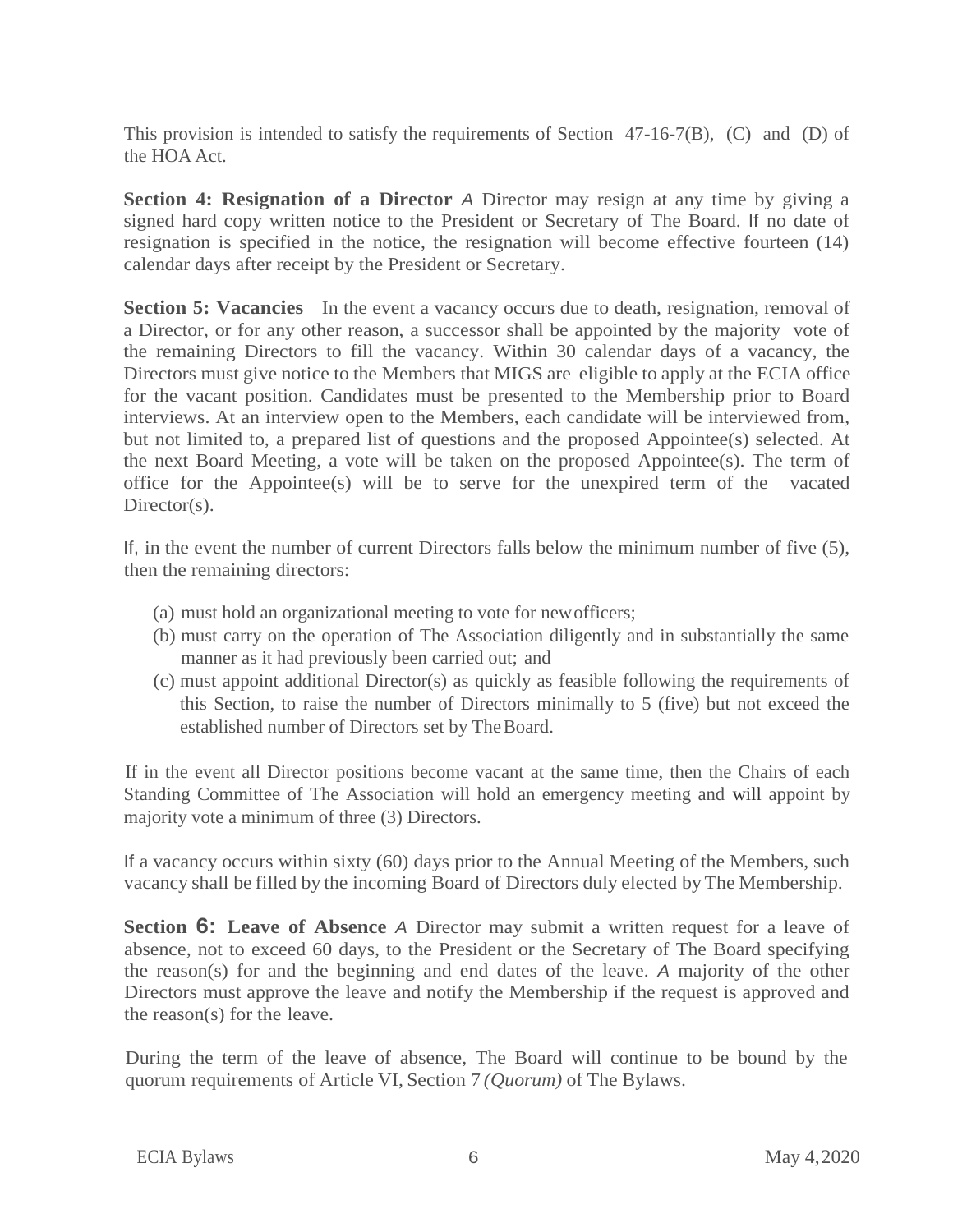Directors who have been granted a leave of absence must not, during the term of their leave, undertake any roles, responsibilities or actions they otherwise would be authorized to perform as Directors, including but not limited to:

- (a) serving as officers of TheAssociation;
- (b) participating as Directorsinany activities ofTheBoard, includingwork sessions and committee meetings;
- (c) participating in the administration of The Association's business;
- (d) inspecting books or records of The Association except as permitted of any Lot Owner;
- (e) possessing keys or codes given to officers or directors which provide access to real property or other property of The Association, including but not limited to equipment and records;
- (t) signing checks, contracts or any other legal documents on behalf of The Association; and
- (g) representing The Association in any community, public or governmental meeting.

**Section 7: Compensation** Directors may not receive compensation for any services rendered to The Association. However, directors may be reimbursed for actual approved expenses incurred in the performance of their duties, subject to policies adopted by The Board.

#### **Section 8: Conflict(s) of Interest Directors must:**

- (a) disclose any potential Conflict Of Interest and move for an Official Decision of The Board on recusal, which excludes the discussion or vote of the Directors having the potential Conflict Of Interest; or
- (b) voluntarily recuse themselves from discussion or voting on an issue presenting a Conflict Of Interest.

**Section 9: Fiduciary Responsibility** Directors of The Association, individually and collectively, must act in the best interests of The Association and its Members in managing the monies, The Properties and the affairs of The Association in accordance with the Governing Documents, the provisions of the Nonprofit Act and the provisions of the HOA act.

**Section 10: ECIA Representation** Directors will not represent themselves as spokespersons of The Association and its Members unless authorized by a majority of The Board.

### **Article VI Meetings of Directors**

**Section 1: Written and Audio Records** Written minutes of all duly called organizational, regular and special meetings of The Board must be retained and be available for review by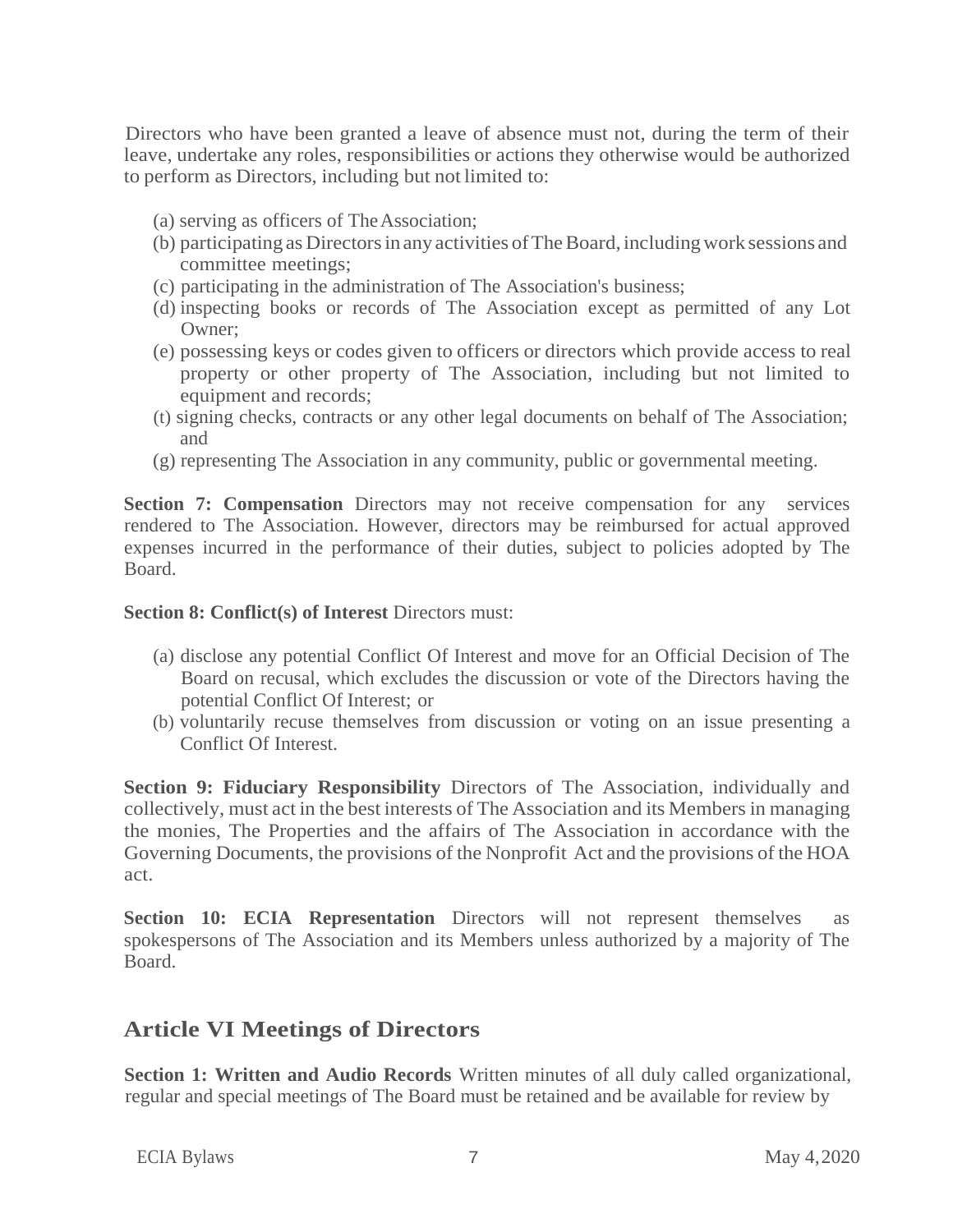the Membership. At a minimum, written minutes shall include attendance of Directors, any change in attendance of Directors during the meeting, and the general subject of any motion upon which voting takes place. Any written or audio recordings of these meetings must be retained in accordance with The Association's Document Retention Policy.

**Section 2: Organizational Meetings** An organizational meeting of The Board must be held within a two (2) week period following the Annual Meeting of the Members or additionally as needed. Scheduling of any organizational meeting must be conducted with a minimum notice of forty-eight (48) hours to the Members. Organizational meetings are open to all Members.

**Section 3: Regular Meetings and Working Sessions** The Board will determine the structure and schedule of regular meetings and working sessions during the organizational meeting and as necessary. The regular schedule is to be posted to The Association's event calendar on the website. Any changes to the regular schedule must be communicated to the Members with a minimum notice of forty-eight (48) hours. Regular meetings and working sessions are open to allMembers.

**Section 4: Special Meetings** Special meetings of The Board must be held when called by the President or by the Secretary of The Association upon written or electronic consensus of a majority of Directors and providing a minimum notice of forty-eight (48) hours to the Members. No business will be transacted except as specified in the notice. Special meetings are open to all Members.

**Section 5: Executive Sessions** The Board may enter into Executive Session to discuss and vote upon:

- (a) legal advice from an attorney for The Board or The Association;
- (b) pending or contemplated litigation; or
- (c) personal, health or financial information about an individual Member, an individual employee of The Association or an individual contractor for The Association.

The Board may enter into Executive Session by either adjournment from an open meeting (Regular or Special) given majority approval of The Board, or by scheduling the Executive Session independent of any other meeting as long as forty-eight (48) notice is provided to the Members.

In either case the Members are to be notified of the general nature of all business to be considered at the Executive Session, either at the open meeting or within the forty-eight hour notice.

Minutes of the Executive Session, to only include time, place, attendance and general explanation of agenda, motions, voting results, and a brief description of any action taken by The Board, must be taken and retained by The Board. Minutes of an Executive Session are not subject to record disclosure to Members, in accord with§ 47-16-S(C)(S) of the HOA Act.

ECIA Bylaws 8 May 4,2020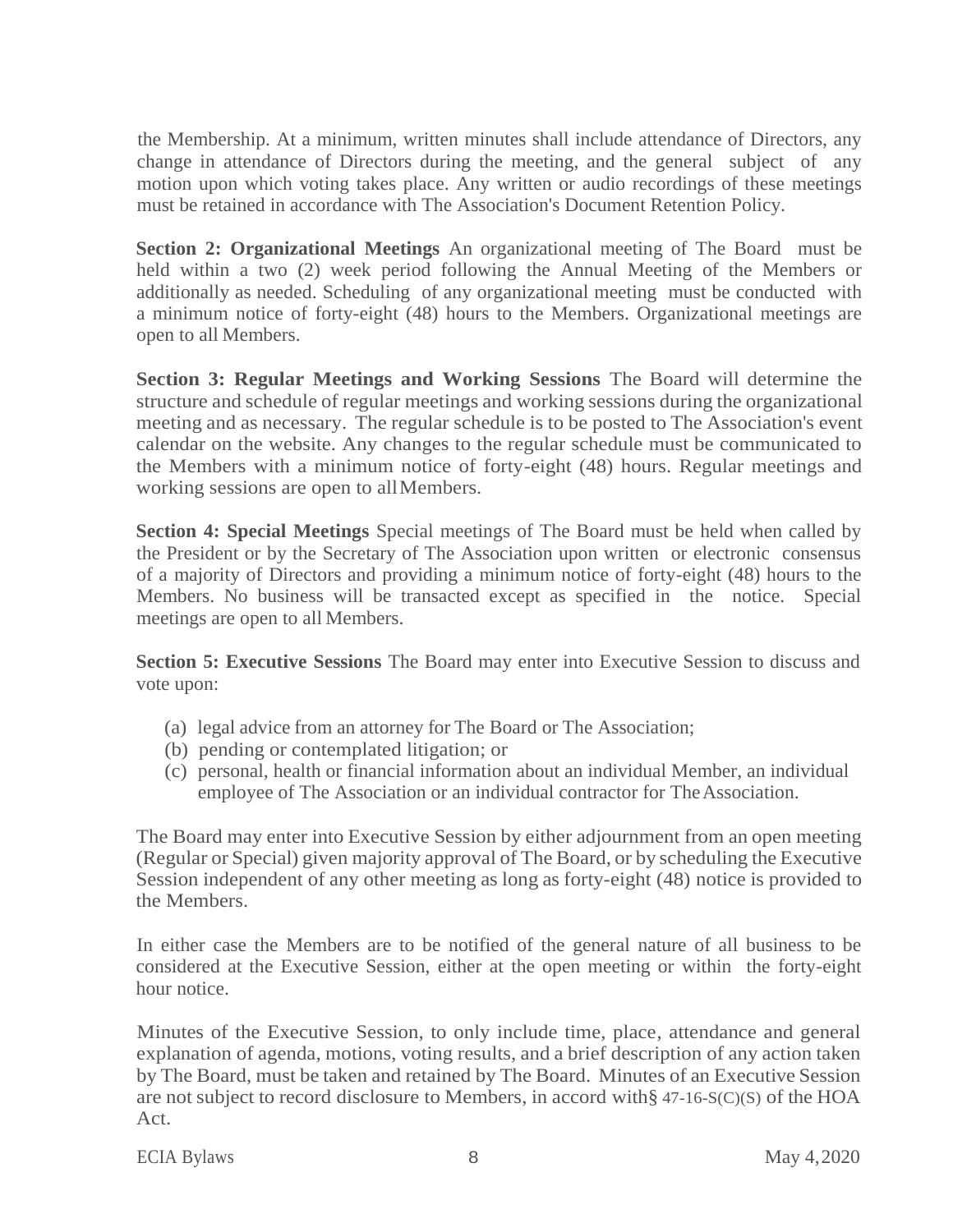**Section 6: Electronic Meeting Criteria** Electronic meetings may be held through a simultaneous communication medium such as teleconference or videoconference, which allows for concurrent audio communication among all participants. Non-simultaneous communication mediums such as email, instant messaging or fax shall not be used to conduct a meeting except as defined in Article VI, Section 11 *(Action Taken Without a Meeting).* A member will be considered present if their identity is confirmed by voice or facial recognition. A majority of members of The Board or of a committee shall be physically present at a designated meeting site when quorum is established. The Membership may physically attend such meetings as specified in Article VI *Meetings of Directors.*

The Secretary is charged with confirming the number of members in attendance at the beginning of an Electronic Meeting. Official business will only be transacted if the number of members in attendance meets or exceeds the value required for obtaining quorum at the beginning of a meeting.

The organizational meeting is exempt from Electronic Meetings. Notice of all Electronic Meetingsshall be provided as defined within Article VI,Section 10 *(Notice of Meetings).*

Specific Electronic Meeting procedures and guidelines must be adopted by The Board.

**Section 7: Quorum** A majority of Directors then in office shall constitute a quorum for the transaction of business. A quorum cannot be achieved with less than three (3) Directors. In the event a quorum of Directors is not present, a lesser number may adjourn the meeting to some future time. Notice of such adjourned meeting shall be given in the same manner required for any other meeting of The Board.

**Section 8: Attendance** A Director may, with good reason, request an excused absence from a duly called regular or special meeting. Such a request must be made to and approved by the President or designee in advance of the meeting.

**Section 9: Voting** All Board members attending duly called regular and special meetings shall be required to vote on motions before The Board and all votes shall be recorded. Votes permitted are yes (aye), no (nay), andabstain.

**Section 10: Notice of Meetings** A forty-eight (48) hour notice of meetings specifying the time and place of each meeting shall be given to each Director in person or by mail to the last known address as shown in the records of The Association or, with each Director's permission, by email. In order for transactions to be binding in the event that a meeting is held without notice as specified in this section, all Directors, whether or not present for the meeting, are required to sign a waiver of notice, which shall be appended to the official minutes of such meeting.

**Section 11: Action Taken Without a Meeting** In emergency situations, The Board has the authority to take any action normally taken at a stated meeting by obtaining the

ECIA Bylaws 9 May 4,2020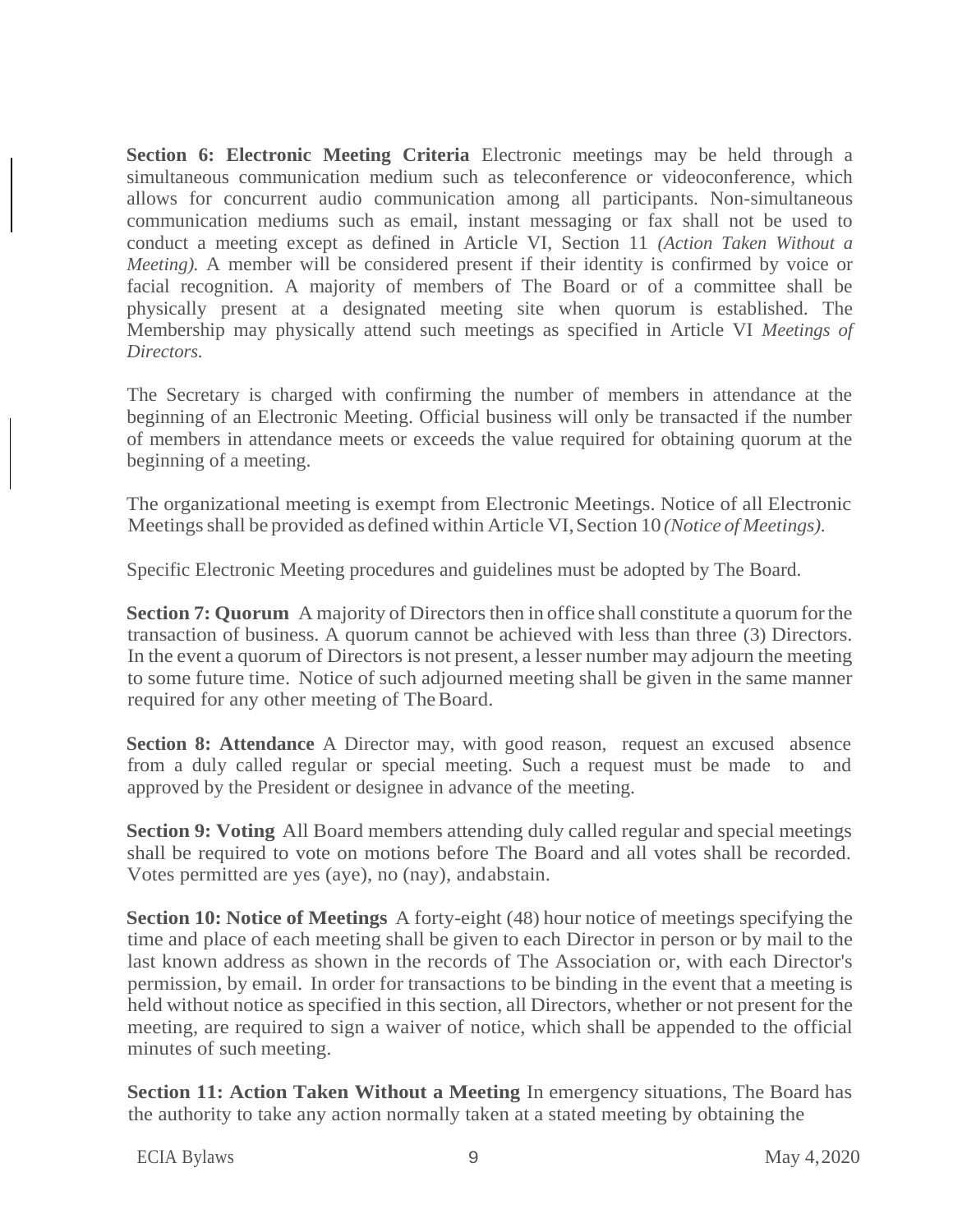unanimous written approval (via hardcopy or electronic means) of the Directors. Any action so approved must be recorded in the minutes at the next duly convened meeting of The Board. Such actions shall have the same effect as though taken at a meeting of the Directors.

### **Article VII Nomination and Election of Directors**

**Section 1: Nomination** Any MIGS may become a candidate for The Board by filing a Nomination Petition with Designated Staff. The Petition shall have been signed by not less than twenty-five (25) Lot Owners, one signature per Lot, each of whom is a MIGS with The Association as of the date of signature. Such petitions must be filed by the Date of Record. Nominations may not be made in any manner other than the foregoing.

**Section 2: Election** Election to The Board will be conducted as follows:

- (a) **Voting:** voting will be done with a written Ballot mailed to Members Eligible To Vote not later than twenty (20) working days prior to the Annual Meeting of the Members and the results of said election shall be announced at the Annual Meeting of the Members.
- (b) **Date of Record:** The Board shall establish a Date Of Record to determine Members Eligible To Vote.
- (c) **Methods of Voting:** A Member Eligible To Vote may cast as many Ballots as said Member is entitled to exercise under the provisions of the Declaration Of Covenants. For each Ballot a Member may vote for as many candidates as they wish up to the number of open vacancies. The candidates receiving the largest number of votes shall be elected. Cumulative Voting is not permitted.

**Section 3: Sequence of Board Terms** Annually, a designated number of positions will be open to prospective candidates. The sequence of the number of positions over a three-year election cycle is the whole number results determined by dividing the number of established director positions (See Article V Section 1 *(Number of Directors]* by three (3). As an example, the sequence for seven (7) established Director positions is 2, 3, and 2. Should this sequence become disrupted, the Election Committee is empowered to establish a new rotation for the terms of elected Board members. The procedure shall be presented by the Election Committee to The Board for approval by a two-thirds (2/3) majority vote.

### **Article VIII Removal of Directors**

**Section 1: Removal By The Board** The Board, via a regular meeting and by a minimum of two-thirds (2/3) vote of all current Directors, may remove a Director and declare a vacancy if, during the term of office the Director has:

(a) Been declared of unsound mind by court order;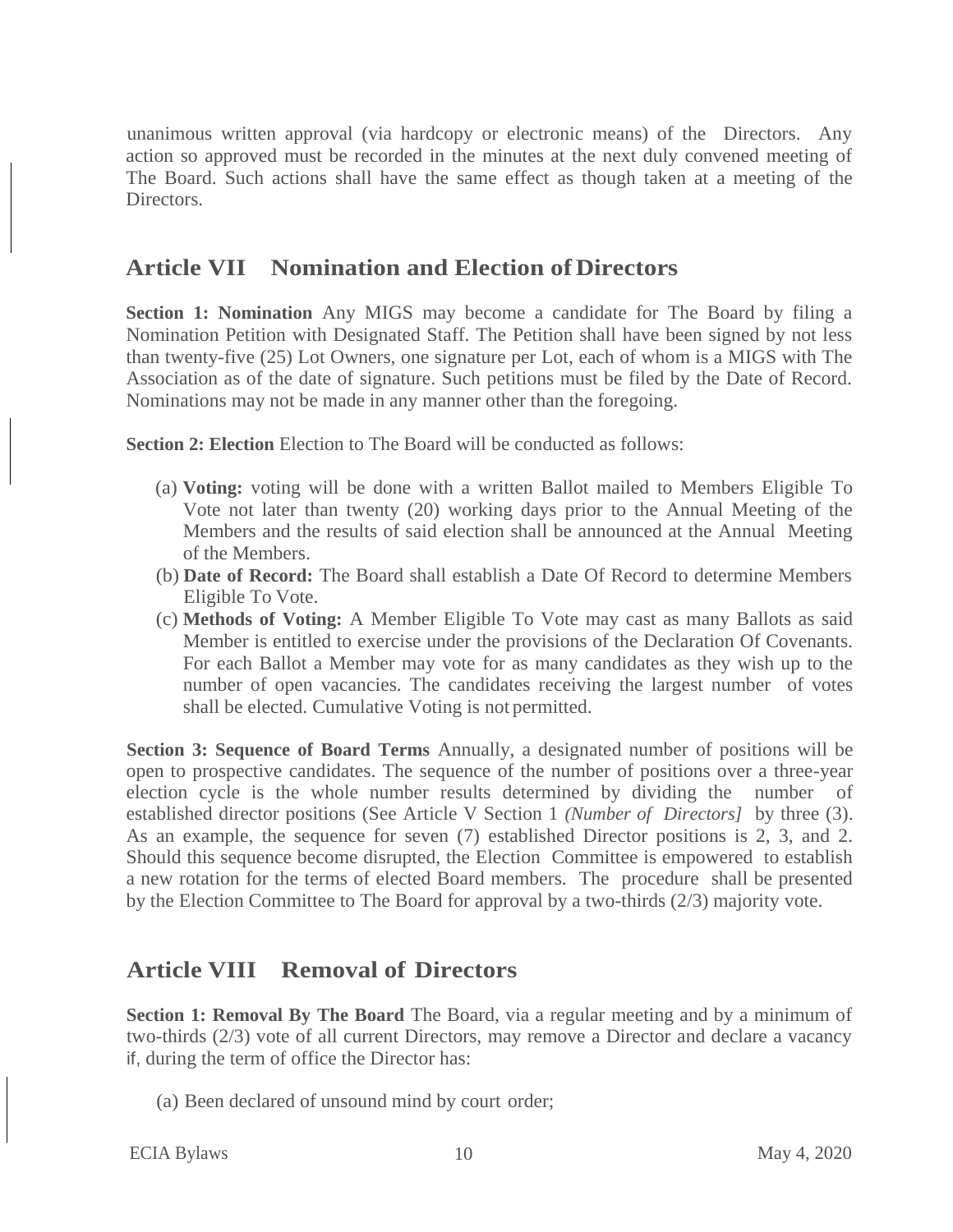- (b) Been convicted of a felony;
- (c) Had, within a twelve (12) month period, three (3) or more unexcused absences from meetings of The Board which have been duly noticed;
- (d) Failed to maintain the status of a MIGS;
- (e) Been derelict in committee liaison assignments;
- (f) Failed to disclose a Conflict Of Interest;
- (g) Failed to uphold Fiduciary Responsibility or;
- *(h)* Failed to sign or comply with the Agreement To Serve per Article V, Section 3 *(Board Member Agreement to Serve).*

**Section 2: Removal by Members** The Members may remove a Director from The Board for just cause by the following procedure:

- (a) **Removal Process:** A petition requesting removal of one or more Board members must be signed by at least 15% of all Lot Owners, all of whom must be MIGS, and must be submitted to the ECIA office. The petition will then be delivered to the Election Committee, which, provided all requirements for a valid removal petition have been met, will then conduct a vote on the petition by written ballot, subject to the conditions listed below. At that time, at least 60% of all votes cast mustsupport removal in order for removal to beeffective.
- (b) **Petition Requirements:** The completed petition form must meet all of the following conditions:
	- i. The petition is completed on a form pre-authorized by the Board, which will be available to any MIGS.
	- ii. The petition must list the reason why the signatories propose to remove the director or directors.
	- iii. Signatures of Members supporting the petition with their legibly printed name, address and date of signature. Signatories must be a MIGS as of the date signed. Only one signatory per Lot is valid. Valid signatures for removal must be obtained equaling or exceeding 15% of the number of Lots.
- (c) **Timing:** The petition is valid if completed and submitted to the ECIA Office before a date four (4) months prior to the expiration of the term of the Director or Directors subject to removal; and four (4) months after receipt of the form by the Petitioner. The completed petition will be retained by ECIA after submission. Petitioner may request a copy of the petition at time ofsubmission.
- (d) **Action on the Petition - Election:** Within five (5) business days the Designated Staff must provide the petition to the Board and the Election Committee. The Election Committee will validate the petition meets all requirements of this Section. If validated, the Election Committee will notify the Director(s) identified by the petition and provide them five (5) business days to write a rebuttal to the petition's cause. The Election Committee will then proceed to conduct a vote by written Ballot within two (2) months of the date of submission of a valid petition. The rebuttal and cause will be included within the ballot packet mailed to the Members Eligible to Vote, where the Date of Record is set to the date the petition was delivered to Designated Staff.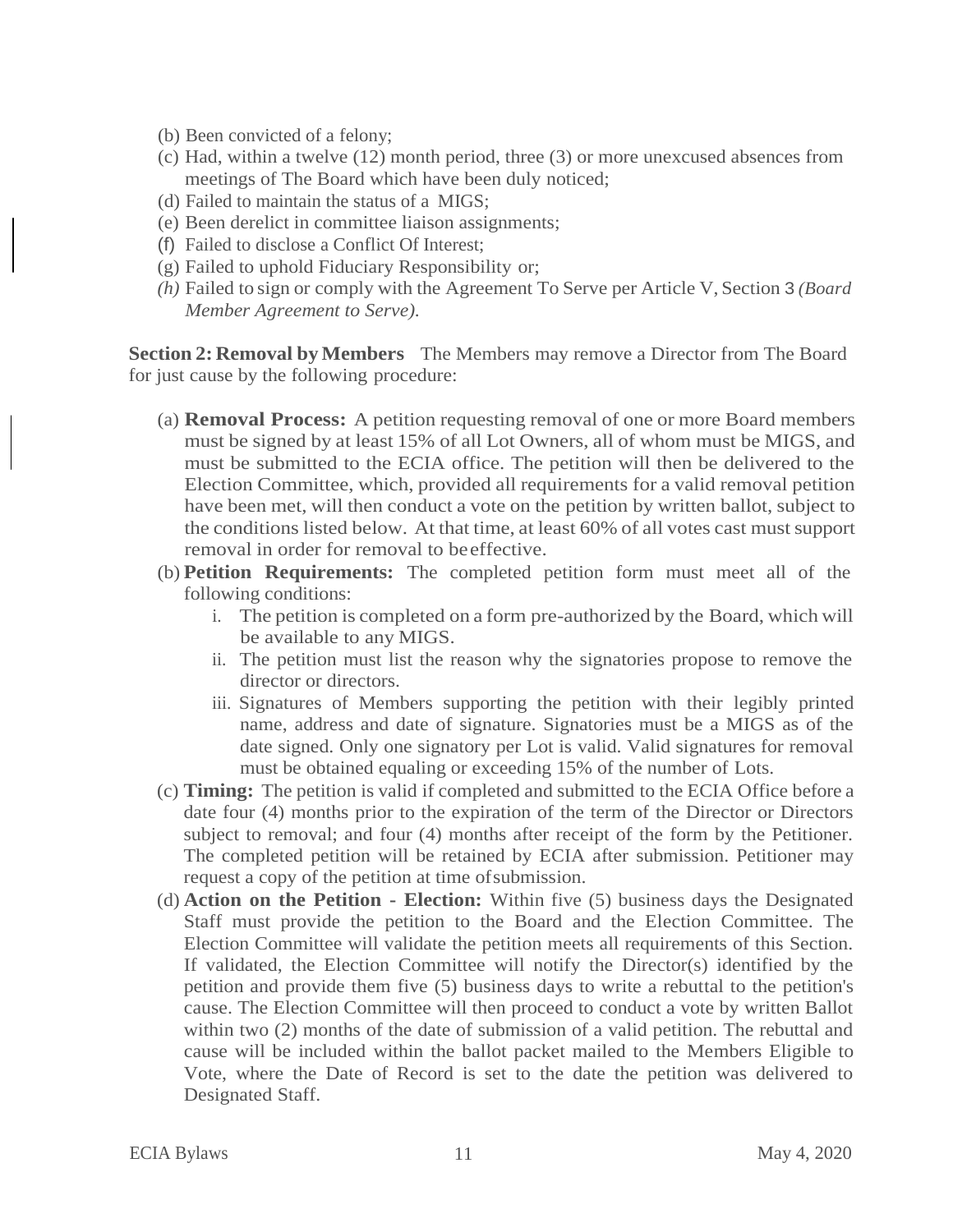(e) **Percentage of Approval Necessary:** The removal of a Director(s) becomes effective if at least sixty percent (60%) of all votes cast were in favor of removal of the Director(s).

**Section 3: Candidacy Restriction for Removed Board Members** A Director removed by the Board or by The Membership may not become a candidate for the Board of Directors until the remaining length of the term from which they were removed has expired.

**Section 4: Resulting Vacancy** A vacancy on The Board caused by removal of a Director shall be filled in accordance with Article V, Section 5 *(Vacancies)* of The Bylaws.

### **Article IX Authorities and Duties of the Board**

**Section 1: Authority** In general, the Board has the duty to manage and supervise the affairs of The Association and has all powers necessary to permit it to do so. Without limiting the generality of the previous sentence, the Board has the power to exercise or cause to be exercised for the benefit of The Association, all of the powers, rights and authority of The Association not reserved to the Members in The Association's Governing Documents, the Nonprofit Act or the HOA Act. For example, the Board has theauthority to:

- (a) Adopt and publish rules and regulations governing thefollowing:
	- i. the use of The Common Properties and facilities;
	- ii. the personal conduct of the Members and their guests thereon;
	- iii. the assessment of reasonable user feesfor the use of The Common Properties and facilities;
	- iv. the establishment of penalties for the violation of said rules and regulations;
	- v. the establishment of penalties for the violation of Covenants as permitted under Article III, Section 2, *(Enforcement Actions),* of the Protective Covenants;
- (b) Exercise for The Association all powers, duties and authority vested in or delegated to The Association and not reserved to the Membership by other provisions of the Governing Documents; and
- (c) Employ a manager, other employees, management company or independent contractors as it deems necessary.

**Section 2: Duties** To the extent not otherwise inconsistent with New Mexico law, in general the Board has the duty to manage the affairs of The Association consistent with The Association's Governing Documents and any applicable law, including but not limited to: policy governance; financial management; agent, vendor and contractor selection and oversight; and the interpretation, enforcement and compliance of The Association's Governing Documents. For example, it is the duty of The Board to:

(a) Cause to be kept a complete record of all its acts and corporate affairs and to present a statement of corporate status to the Members at the Annual Meeting of the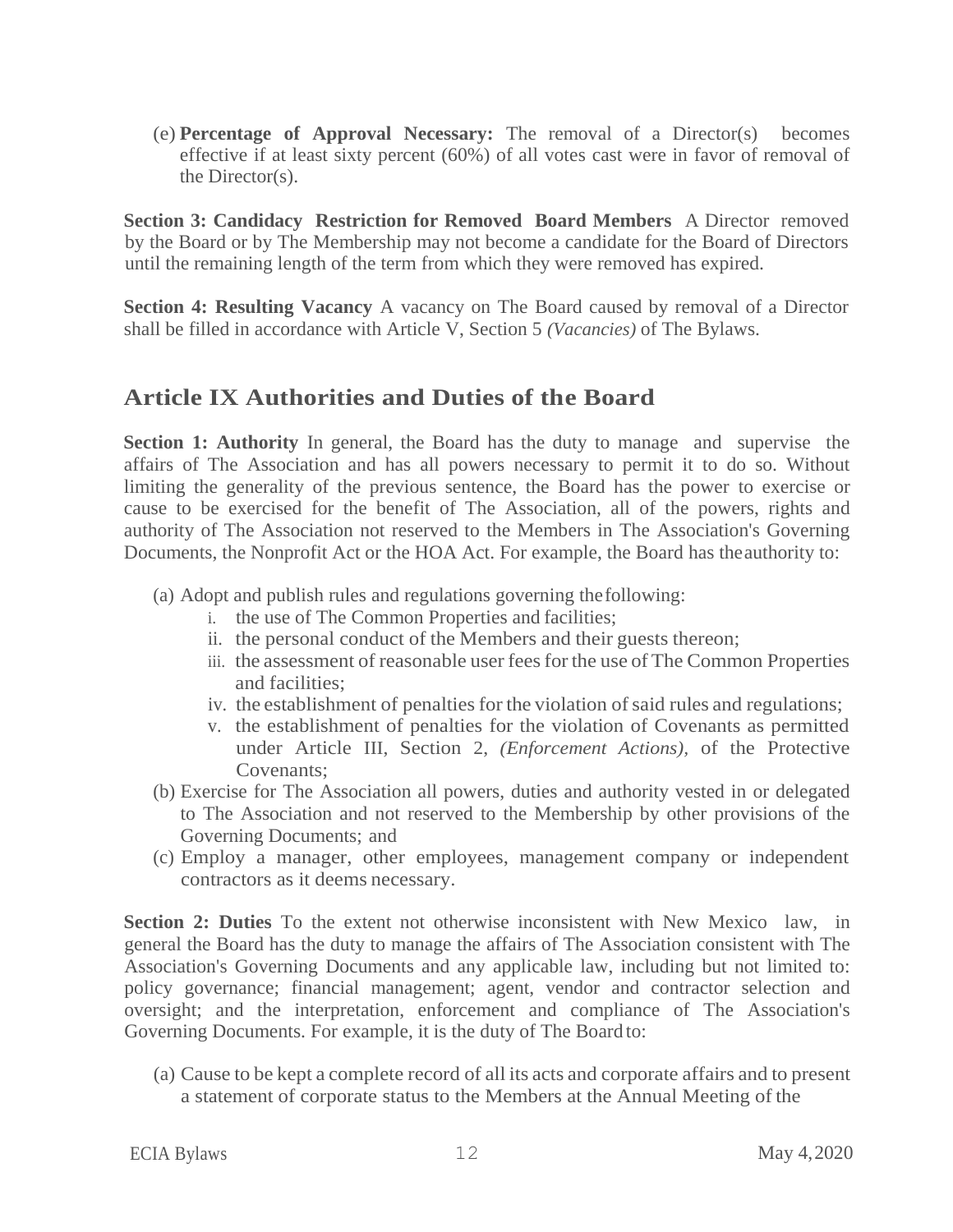Members or at any special meeting of the Members when such a statement is requested in writing by one-fourth (1/4) of the MIGS with The Association;

- (b) Ensure that management policies and procedures are developed and maintained;
- (c) Cause to be supervised, all agents, volunteers, and employees of The Association, and to see their duties are properly defined and performed;
- (d) Establish, levy and assess, and collect the assessments or charges referred to in Article V of the Declaration Of Covenants;
- (e) Issue or cause to be issued upon Member's demand a certificate setting forth whether or not the specific member's assessment has been paid. The Board may make a reasonable charge for the issuance of certificates. If a certificate states an assessment has been paid, such certificate shall be conclusive evidence of such payment;
- (t) Procure and maintain adequate and appropriate liability and hazard insurance on property owned by The Association;
- (g) Cause all officers, Directors and employees to be indemnified and insured which protects them in the exercise of their duties per Article **XIX,** Section 1 *(Indemnification),*of these amended Bylaws;
- (h) Cause all Directors to be covered by insurance, which protects them in the exercise of their duties;
- (i) Cause The Common Properties to be maintained, repaired or improved in accordance with established procedures;
- U) Cause an annual budget to be prepared and adopted, a copy of which will be sent to the Membership within thirty (30) calendar days after adoption.
- (k) Cause an annual audit of The Association's books to be performed and prepare a statement of Income and Expenditures, which shall be mailed to the Membership not later than thirty (30) calendar days prior to the Annual Meeting of the Members.
- (I) Cause policy and policy changes to be adopted by Board decision, which shall be published and maintained in the Book of Policy for review by the Membership.

### **Article X Officers and Their Duties**

**Section 1: Enumeration of Officers** The elected officers of The Association shall be a President, a Vice-President, a Secretary, and a Treasurer who shall at all times be members of The Board.

**Section 2: Election of Officers** The election of officers shall take place at the organizational meeting of The Board per Article VI Section 2, and as needed.

**Section 3: Term** The officers of The Association, shall be elected annually by The Board and each shall hold office for one (1) year unless they resign or be removed, or otherwise be disqualified to serve, or until a successor is determined. Officers may succeed themselves if duly elected.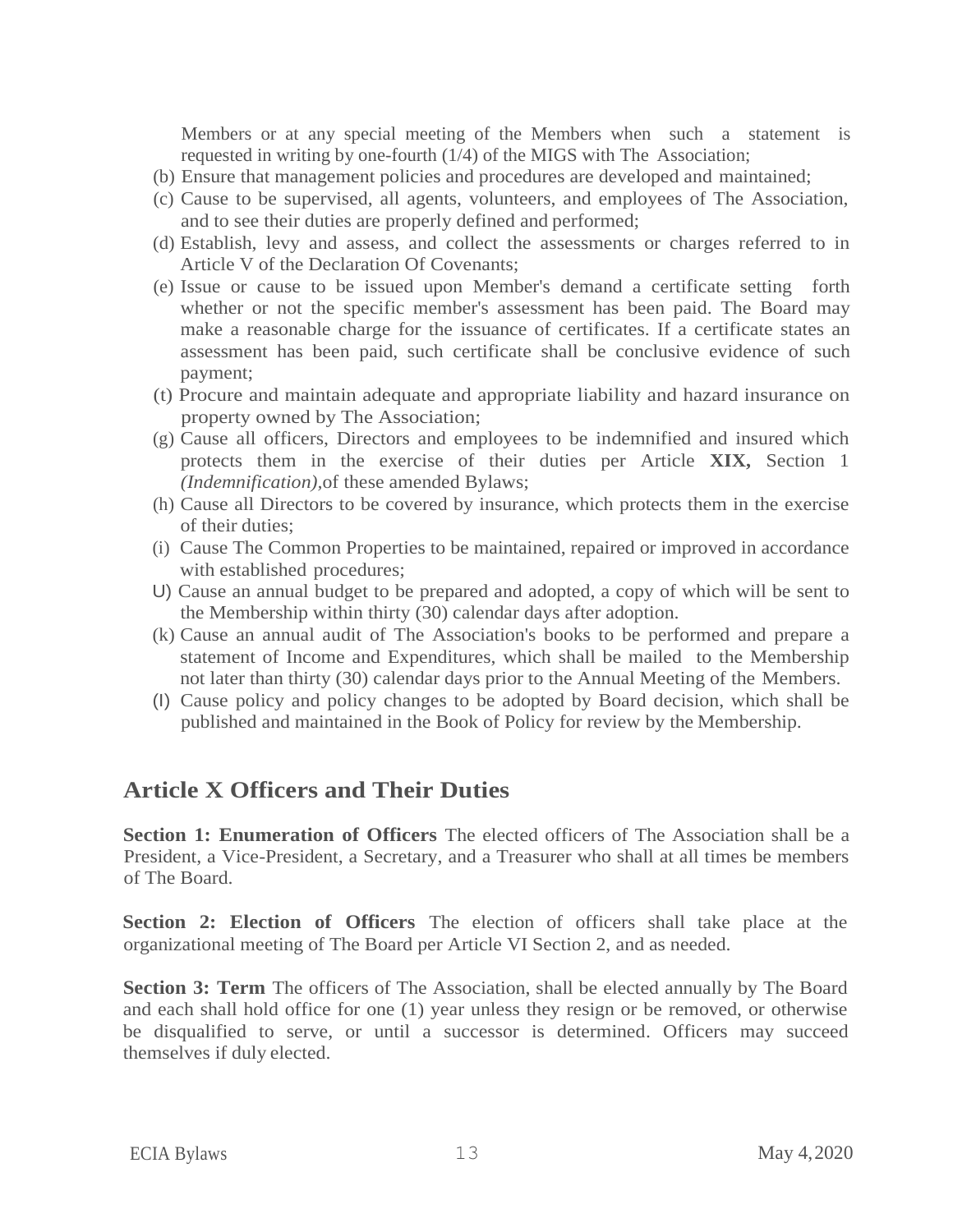**Section 4: Special Appointments** The Board may appoint such other officers as the affairs of The Association may require, each of whom shall hold office for such period, have such authority, and perform such duties as The Board may, from time to time, determine.

**Section 5: Resignation and Removal** Any officer may be removed from office with or without cause by the affirmative vote of two-thirds (2/3) of the Directors then in office. Any officer may resign at any time by giving written notice to The President or Secretary of The Association. Such resignation shall take effect on the date of the receipt of such notice or at any later timespecified.

**Section 6: Vacancies** A vacancy in any office may be filled at the next regular meeting of The Board in the manner prescribed for regular election under Article X, Sections 2 *(Election of Officers)* and 3 *(Term)* of The Bylaws. The officer elected to such vacancy shall serve for the remainder of the term of the officer replaced.

**Section 7: Compensation** Compensation of officers shall be subject to the same limitations as compensation of Directors under Article V, Section 7 *(Compensation)* of The Bylaws.

**Section 8: Duties** The specific duties of the officers are as follows:

#### PRESIDENT

The President:

- (a) Or The Board's designee, shall provide supervision as per Article IX, Section 2, Item  $(c)$ :
- (b) Shall preside at all meetings of The Board;
- (c) Shall see that orders and resolutions of The Board are carriedout;
- (d) Shall sign all of The Association's leases, mortgages, promissory notes, deeds, and other written instruments;
- (e) Shall appoint Directors as liaisons and alternate liaisons for all Committees during the organizational meeting or as needed with majority approval of The Board;
- (f) May remove liaisons and alternate liaisons for any Committee, with majority approval of The Board for any of the following reasons
	- i. The Chair of the Committee requests the removal of the appointed liaison or alternate liaison,
	- ii. A liaison or alternate liaison of a Committee has been derelict in their assignment, or
	- iii. A liaison or alternate liaison failed to act as a neutral conduit of information between the Committee and The Board;
- (g) Or their designee, shall be the primary contact with the General Manager of The Association or with a Home Owner Association management company which has a contract with The Association;
- (h) May co-sign all checks exceeding \$5,000.00; and
- (i) May, in the absence of the Treasurer, sign all checks exceeding \$1,000.00.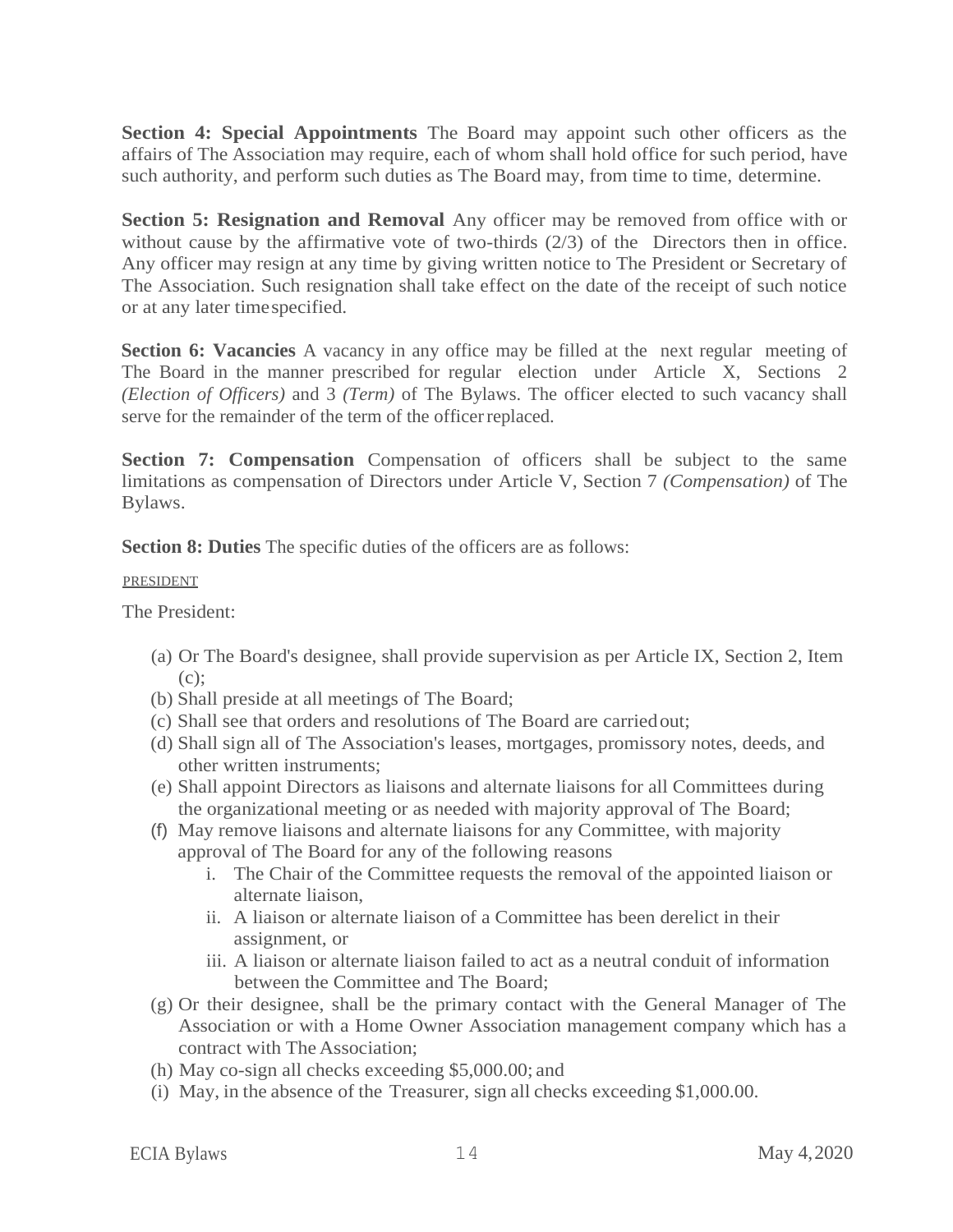#### VICE PRESIDENT

The Vice President shall act in the place and stead of the President in the event of the President's absence, inability or refusal to act, and shall exercise and discharge such other duties as may be required byThe Board.

#### **SECRETARY**

The Secretary:

- (a) Or The Board's designee, shall record the votes and the minutes of all meetings and proceedings of The Board and of the Members;
- (b) Shall keep the corporate seal of The Association and affix it on all papers requiring said seal;
- (c) Shall ensure notice of meetings of The Board and of the Members are issued;
- (d) Or The Board's designee, shall keep appropriate current records showing the names and addresses of the Members of The Association;
- (e) Shall perform such other duties as required by The Board;
- (t) Shall not be a check signatory; and
- (g) Shall, if the President and Vice President are absent, preside at all meetings of The Board.

#### **TREASURER**

The Treasurer:

- (a) Or The Board's designee, shall receive and deposit in appropriate federally secured instruments all monies of The Association and shall disburse such funds as directed by the decision of The Board;
- (b) May sign all checks in excess of \$1,000.00 and sign or authorize all other checks less than \$1,000.00;
- (c) Shall sign all promissory notes of The Association;
- (d) Or The Board's designee, shall keep proper books of account;
- (e) Shall cause an annual budget to beprepared;
- (t) Shall cause an annual audit of The Association's books to be performed by public accountants at the completion of each fiscal year and prepare a Statement of Income and Expenditures which shall be mailed to the Membership not later than thirty (30) calendar days prior to the Annual Meeting of the Members; and
- (g) Shall, if the President, Vice President, and Secretary are absent, preside at all meetings of The Board.

### **Article XI Advisory Committees**

**Section 1: Appointment and Definition of Purpose** The Board has the authority to appoint and dissolve standing and ad-hoc committees as deemed appropriate in carrying

ECIA Bylaws 15 May 4,2020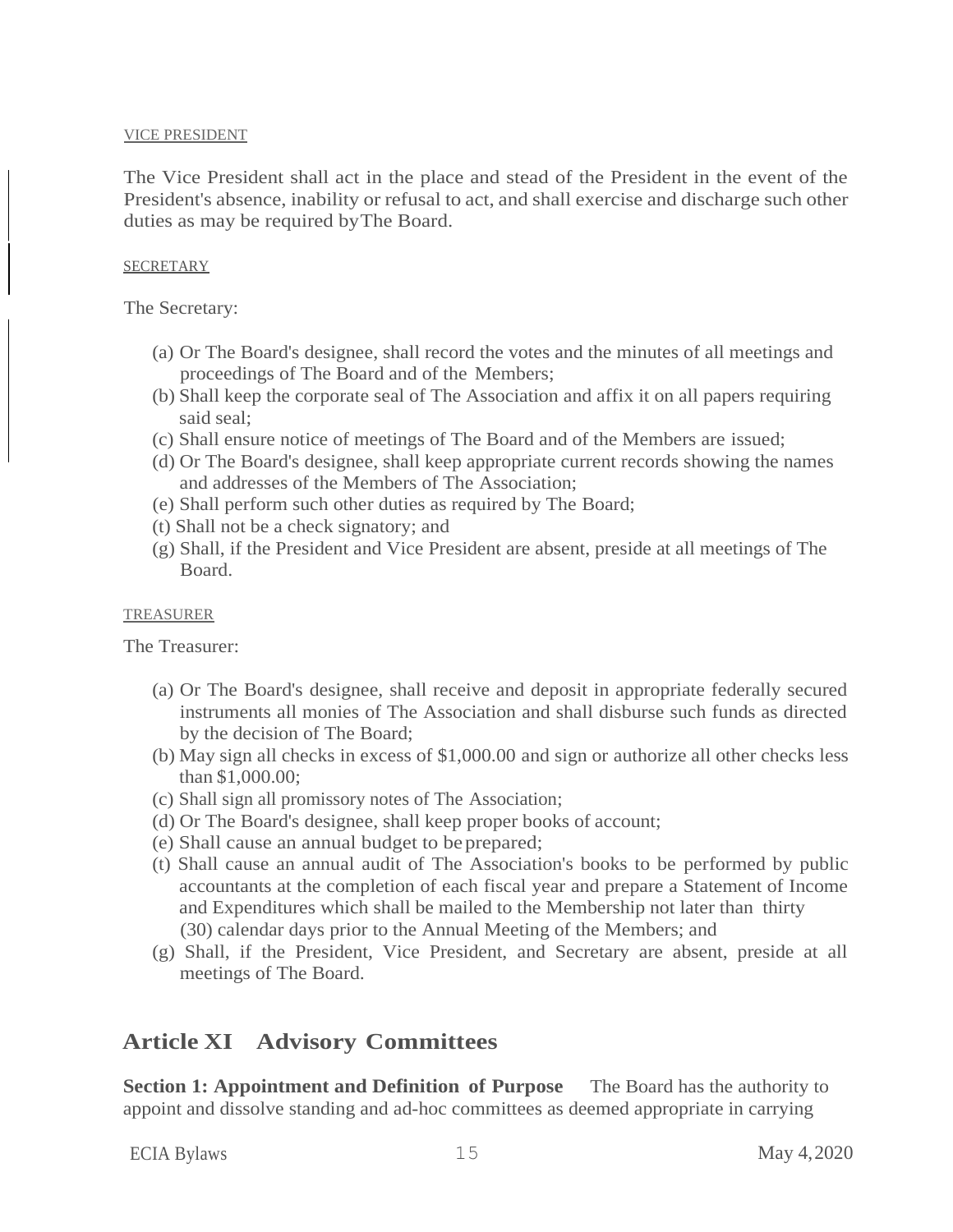out their purposes and will define the function, scope and responsibilities of these committees. A list of current committees as well astheir charters, goals, duties, guidelines and membership, must be on file in The Association office and available to the Membership. Unless stated within a committee's charter, committees may not convene an executive session.

All appointees to committee membership must be and must remain MIGS for as long as they serve on committees. The Board has the authority upon recommendation of committees to approve MIGS as voting members to committees. All committee members serve at the pleasure of the Board and may be removed by a majority vote of the Board. Without limitation, reasons why the Board may decide to remove members of either standing or ad hoc committees include:

- (a) Failure to retain MIGS status;
- (b) Failure to adhere to Committee Charter, rules or guidelines; or
- (c) Dereliction in their Committee assignments.

Association Members are welcome to attend committee meetings and participate in the open forums. Committees must not exceed the authority or duties granted by The Board.

**Section 2: Charter and Procedural Guidelines** Committees must have a charter according to the specific charter template of The Association, and if appropriate, procedural guidelines for the operation of their committee. Charters and procedural guidelines must not supersede the Governing Documents and must be approved by The Board.

**Section 3: Standing Committees** Standing committees perform a continuing function. It will be the duty of each committee to fulfill the mission according to their Charter of record. Members interested in serving on committees must attend committee meetings, be vetted and then recommended by the sitting committee to The Board for approval. A subcommittee may be created by a standing committee to examine a specific area of responsibility as outlined in its charter. A subcommittee can only be comprised of members of the standing committee. No standing committee will appoint an ad hoc committee to further their mission.

**Section 4: Ad Hoc Committees** Ad hoc committees may be formed solely by The Board as a need arises. Ad hoc committees are established for a limited period of time to address a specific purpose and are dissolved upon completion of that purpose. Members serving on an ad hoc committee created and approved by The Board shall focus only on that purpose as directed by The Board. With The Board's approval, an ad hoc committee may retain an expert consultant who is not a Member of The Association.

### **Article XII Meetings of Members**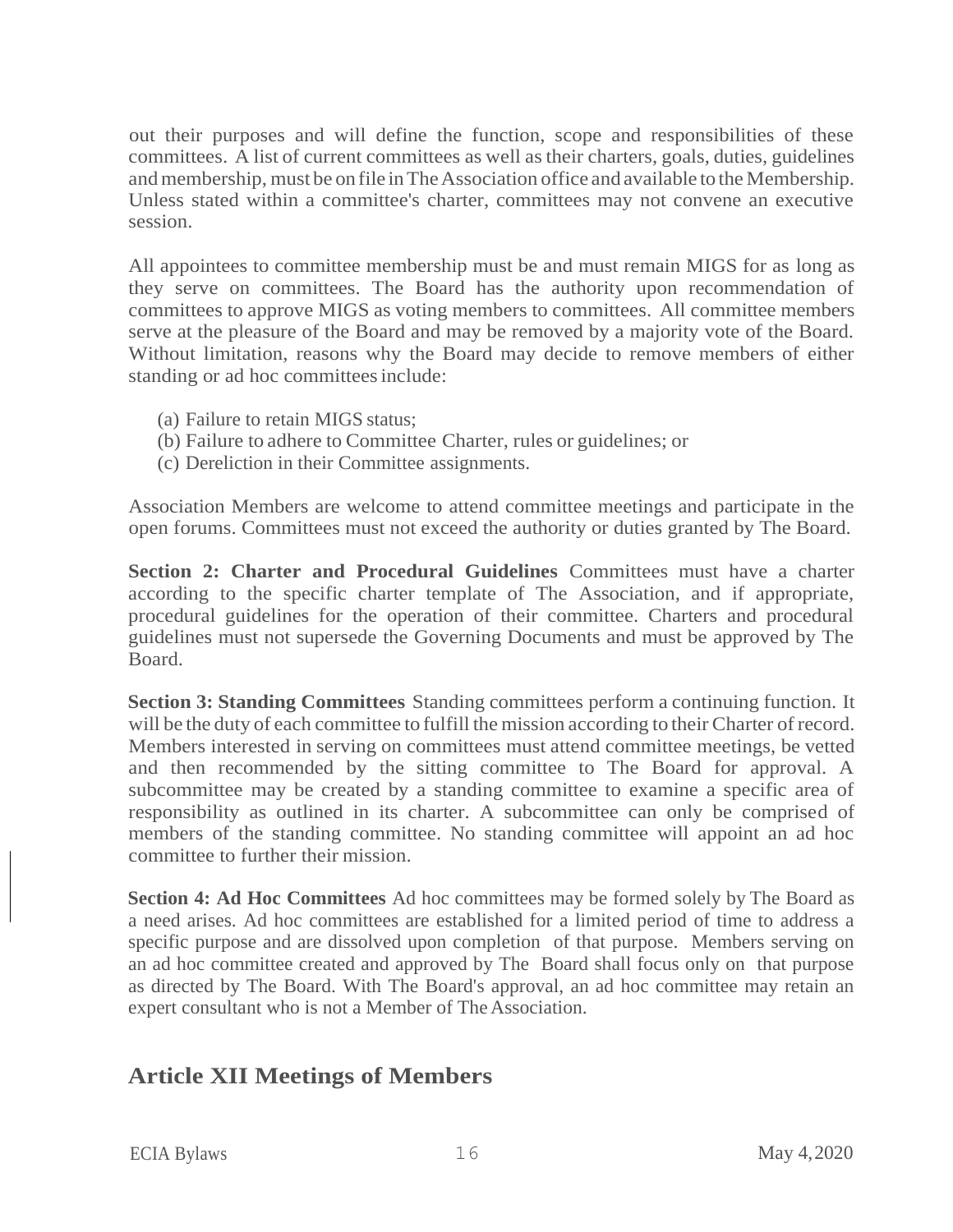**Section 1: Annual Meeting** The Annual Meeting of the Members shall be held each year on the first Monday in May at a time and place designated by The Board. Written notice of the Annual Meeting of the Members shall be mailed to all Lot Owners with an annual information packet not less than ten (10) calendar days nor more than fifty (SO) calendar days prior to the meeting.

Draft minutes of the Annual Meeting of the Members shall be posted online and in the Board Minutes Book no later than thirty (30) calendar days after the meeting. These minutes are to be formally approved at the next Annual Meeting.

**Section 2: Special Meetings** Special meetings of the Members may be called at any time by the President, by The Board, or upon written request by one-third (1/3) of MIGS with The Association. The Secretary of The Association or designated staff shall give written notice of each meeting by mailing a notice to all Lot Owners using the last address of record not less than ten (10) calendar days nor more than fifty (50) calendar days before the meeting specifying the date, location, time and purpose of the meeting. No business shall be transacted at a special meeting except as stated in the notice.

**Section 3: Quorum** The presence at a meeting of one-tenth (1/10) of the Members Eligible To Vote in person, by proxy, or by absentee ballot shall constitute a quorum for any action except as otherwise provided in the Governing Documents.

If action cannot be taken because a quorum is not present, a majority of the Members Eligible To Vote who are present may adjourn the meeting to a time not less than seven (7) calendar days nor more than thirty (30) calendar days from the time the original meeting was called. At the reconvened meeting, if a quorum is present, any business may be transacted which might have been transacted at the meeting originally called.

If a time and place for reconvening the meeting is not fixed by a majority of those Members Eligible To Vote at the original meeting or if for any reason a new date is fixed for reconvening the meeting after adjournment, notice of the time and place for reconvening the meeting shall be given to all Lot Owners in the manner prescribed for regular meetings.

**Section 4: Proxies; Absentee Ballots** Members entitled to vote shall have the right to do so in person, by absentee ballot or by an agent or agents authorized by written proxy, executed by such Members or their duly authorized agent and filed with the Secretary of The Association. The manner of execution, revocation, and use of absentee ballots and proxies shall be governed by the provisions of the New Mexico Homeowner Association Act, NMSA 1978, §47-16-9.

### **Article XIII Assessment andRates**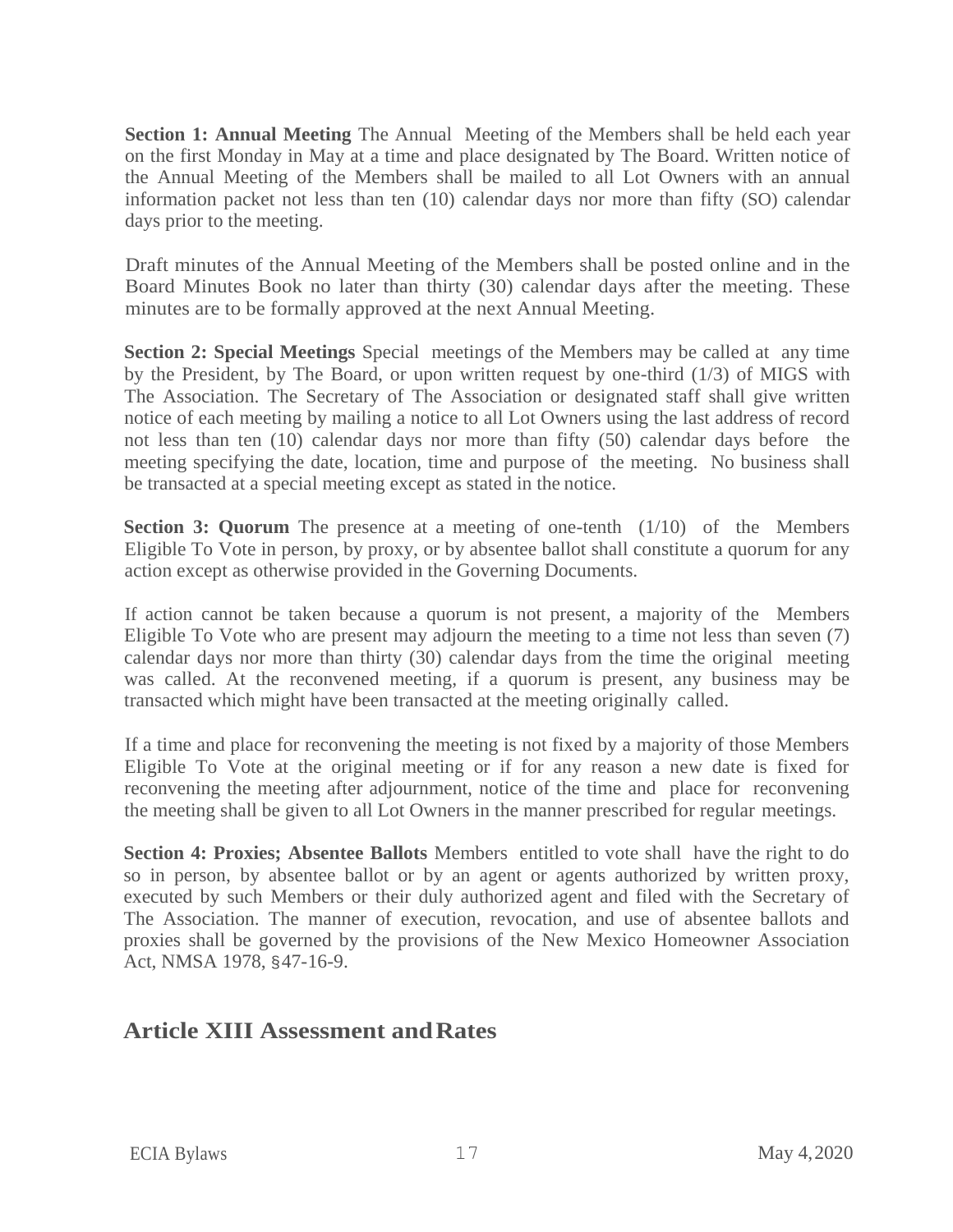**Section 1: Creation of the Lien and Personal Obligation of Assessments** Liens, personal obligations, basis of assessments, special assessments, and effect of non-payment are

governed by Article V of the Declaration Of Covenants.

**Section 2: Rate** Annual and special assessments shall be fixed by The Board on a per Lot or on a frontage foot basis as circumstances, current and future needs and costs may warrant, and may be collected on an annual, monthly, or other installment basis as defined by The Board.

### **Article XIV Books and Records**

**Section 1: Records Available for Inspection** All "Financial and other records" of The Association as defined in HOA §47-16-5, or otherwise required to be disclosed by law, will be made available for inspection by Members during regular business hours within ten business days after The Association receives a written request as defined by Board policy.

**Section 2: Confidential or Privileged Content** The Association reserves the right to refuse to disclose records of a private or confidential nature such as personnel records and contractual and real estate negotiations. Where possible, The Association will redact such records so that Members may inspect the portion(s) of the records that are not of a private or confidential nature. The Association further reserves the right to refuse to disclose any records protected by the attorney-client privilege or any other privilege recognized by law.

### **Article XV Corporate Seal**

The Secretary of The Association shall cause to be kept the corporate seal of The Association and affix it on all papers requiring said seal.

### **Article XVI Amendments**

**Section 1: General** The Bylaws may be amended provided those provisions of The Bylaws which are governed by the Articles of Incorporation may not be amended except as provided in the Articles of Incorporation or applicable law; and provided further, that any matter stated herein to be or which is in fact governed by the Declaration Of Covenants applicable to The Properties may not be amended except as provided in such Declaration Of Covenants.

On a biannual basis or as needed, The Board will appoint a committee of five (5) MIGS to conduct a review of The Bylaws. The committee shall be comprised of 1 (one) Director, at least 1 (one) Election Committee member and the remainder appointed from the Members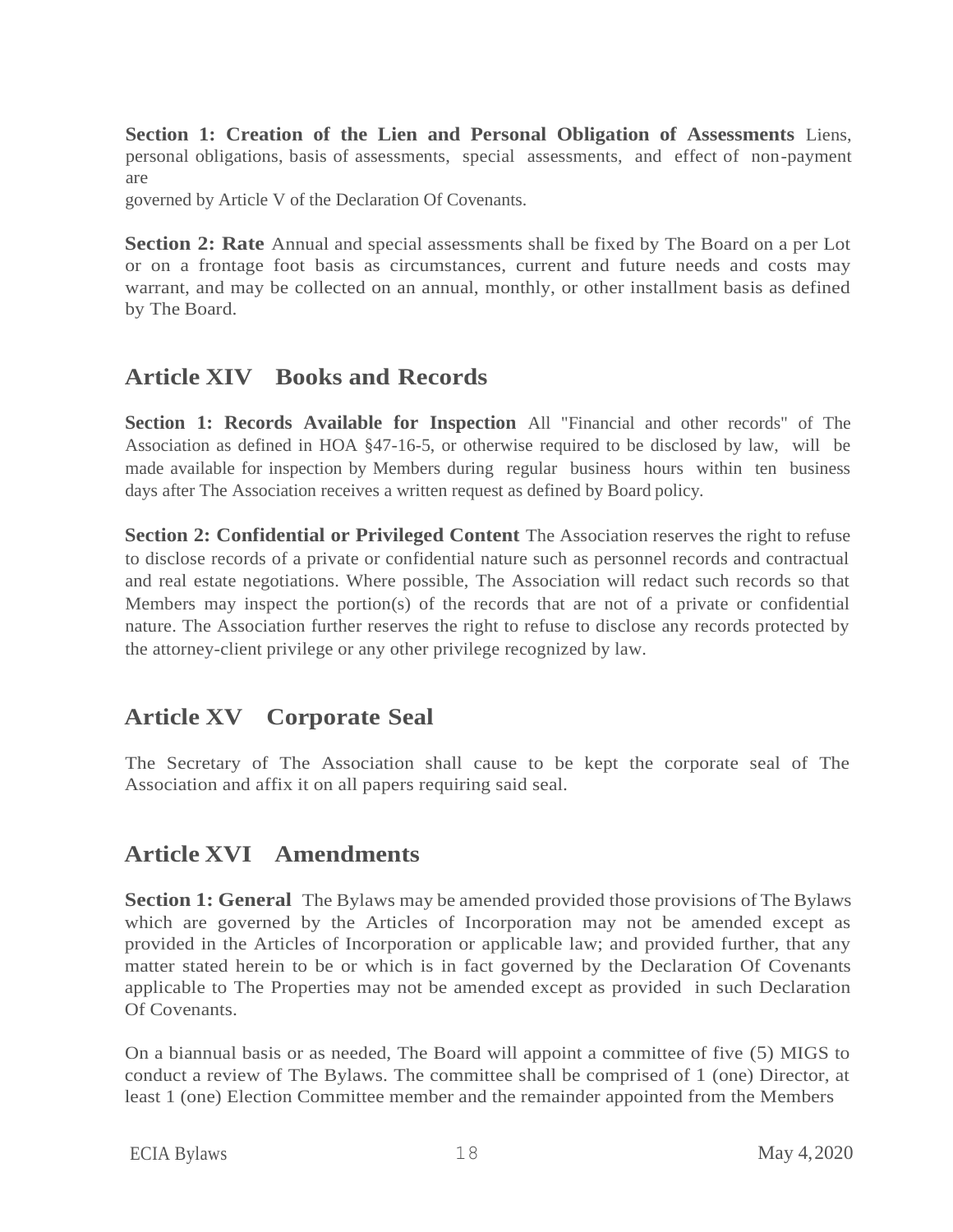with at least 1 (one) not currently serving on any committee when possible. Revisions deemed necessary shall be presented to the Membership for approval per the Governing Documents in advance of the Annual Meeting of the Members.

**Section 2: Procedure** Except as provided for in Section 1 *(General)* above, The Bylaws may be amended and new Bylaws adopted by written Ballot upon the affirmative vote of not less than sixty percent (60%) of the votes cast by Members Eligible To Vote as of the Date Of Record established by The Board.

**Section 3: Certification** The Secretary of The Association must certify the adoption of a duly approved amendment and a copy of the certificate and the amendment must be included in The Association's corporate records.

### **Article XVII Fiscal Year**

The fiscal year of The Association begins on the first (1st) day of January and ends on the thirty-first (31st) day of December of every year.

### **Article XVIII Construction**

**Section 1: Conflict** In the case of any conflict between the Articles of Incorporation and The Bylaws, the Articles of Incorporation shall control. In the case of any conflict between the Declaration Of Covenants applicable to The Properties and The Bylaws, the Declaration Of Covenants shall control.

**Section 2: Rules** The current edition of *Robert's Rules of Order Newly Revised, published by Da Capo,* shall govern all deliberations of The Association and The Board, except as otherwise provided in The Bylaws, in the Articles of Incorporation or in the Declaration Of Covenants and as long as the Rules are consistent with the management and operation of The Association as a nonprofit corporation.

### **Article XIX Indemnification**

**Section 1: Officers, Directors and Committee Members** In accordance with the provisions of NMSA 1978 § 53-8-26, each officer, Director and Board approved committee member of this Association shall be indemnified against reasonable expenses, costs, and attorney's fees actually and reasonably incurred by them in connection with the defense of any action, suit or proceeding, civil or criminal, iri which they are made a party by reason of being or having been an officer, Director or committee member. Such indemnification shall include amounts reasonably paid to satisfy a judgment or to compromise or settle aclaim.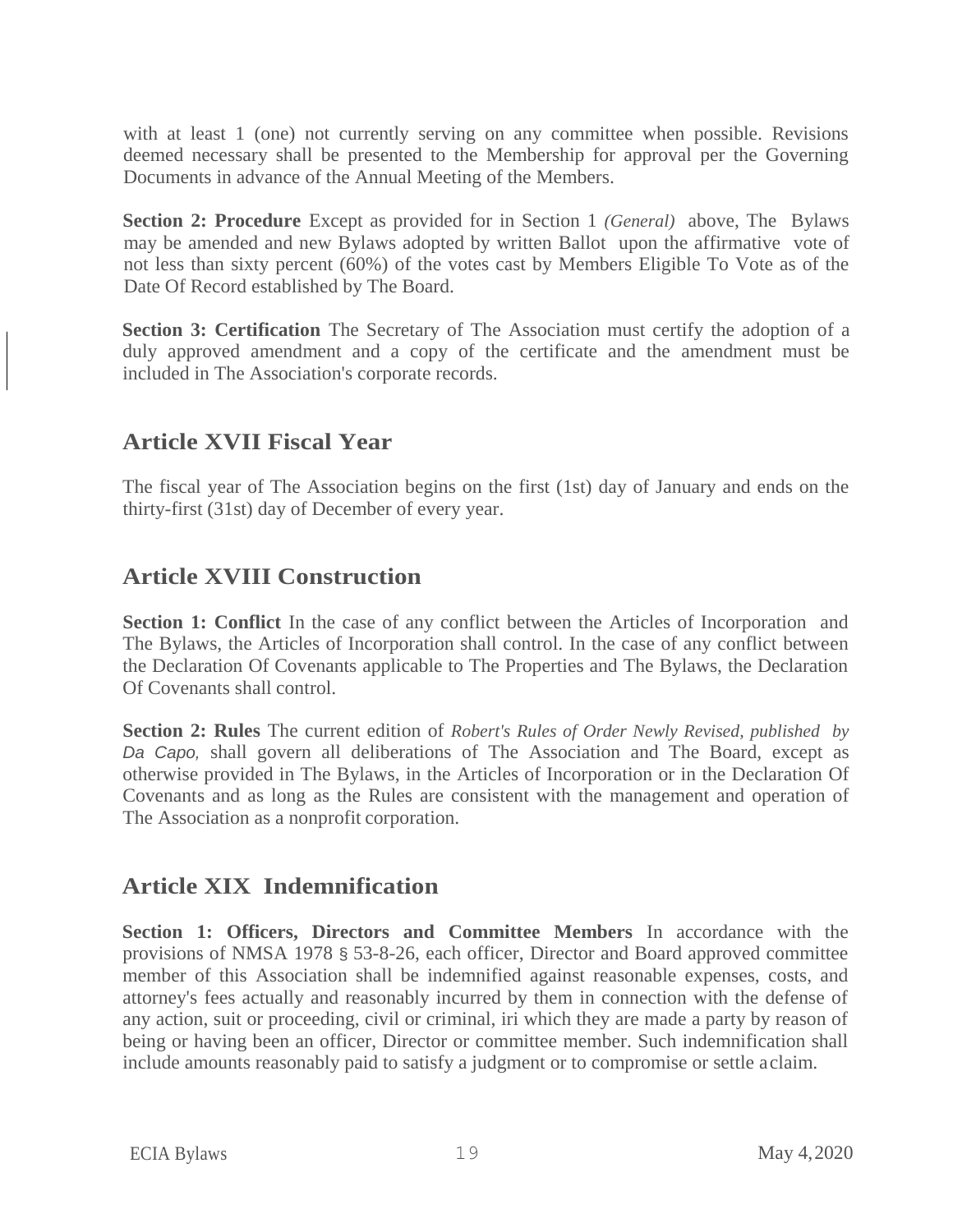An officer, Director or committee member shall not be indemnified if they shall be adjudged to be liable on the basis that they have breached or failed to perform the duties of their office and the breach or failure to perform constitutes willful misconduct or recklessness. Advance indemnification may be allowed of an officer, Director or committee member for reasonable expenses to be incurred in connection with the defense of the action, suit or proceeding by a general or a specific action of The Board, provided that the officer, Director or committee member must reimburse The Association if it is subsequently determined that the officer, Director or committee member was not entitled to indemnification.

**Section 2: Others** In accordance with the provisions of NMSA 1978 § 53-8-26, The Association may, to a lesser extent or to the same extent The Association is required to provide indemnification and make advances and reimbursements for expenses to its officers,Directors or committee members, provide indemnification andmake advances and reimbursements for expenses to its employees, agents, and any other person serving The Association in any capacity at the request of The Association, and, if authorized by a general or a specific action of The Board, may contract in advance to do so.

**Section 3: Plan** The Board may from time to time adopt an Indemnification Plan implementing the rights granted in Sections 1 and 2 of this Article. This Indemnification Plan shall set forth in detail the mechanics of how the indemnification rights granted in Section 1 and 2 shall be exercised.

**Section 4: Insurance** The Board may cause The Association to purchase and maintain insurance on behalf of any person who is or was a Director or officer of The Association, or on behalf of its employees, agents, and any other person serving The Association in any capacity at the request of The Association, against any liability asserted against such person and incurred in any such capacity or arising out of such status, whether or not The Association would have the power to indemnify such person.